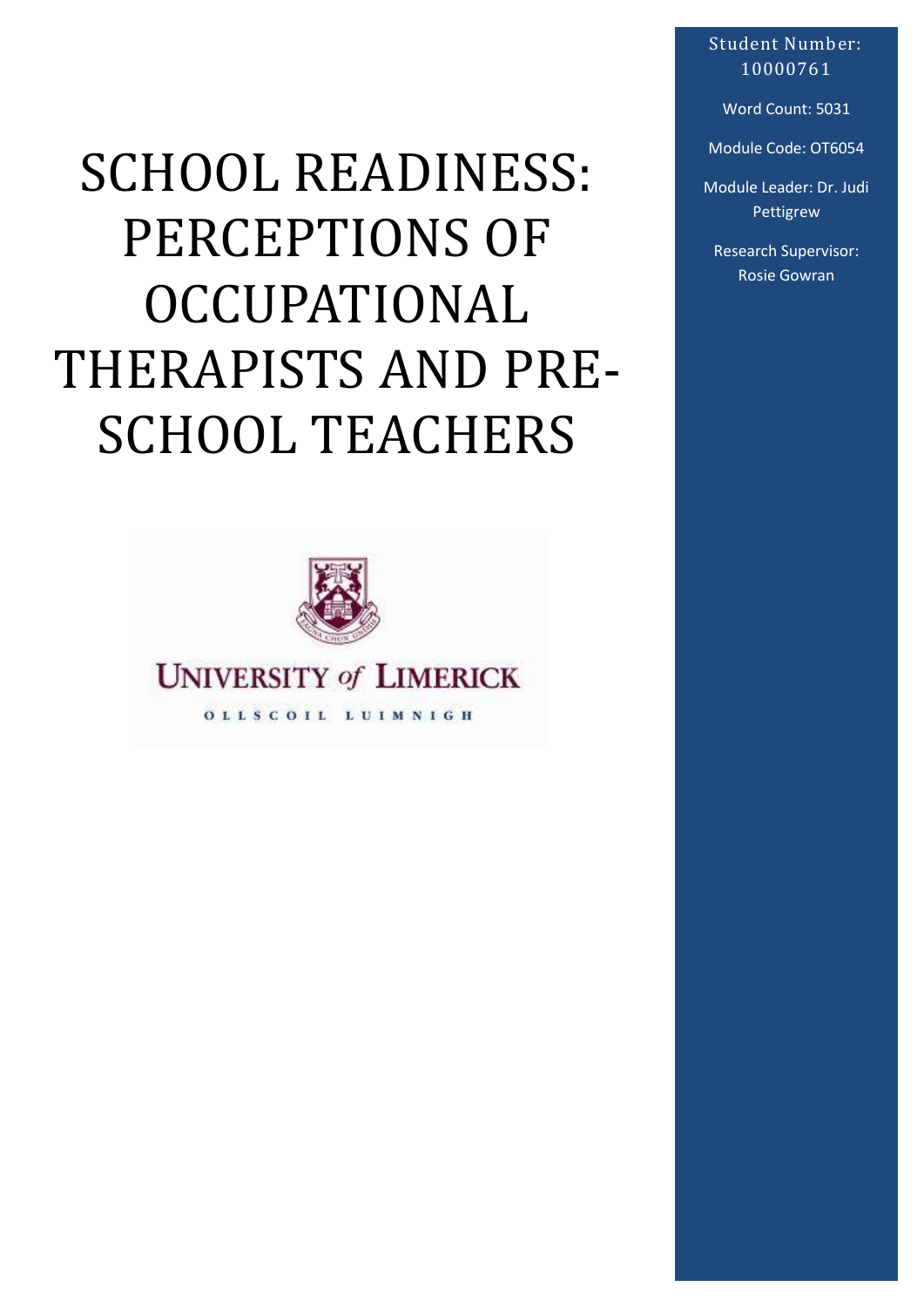# **Table of Contents:**

| Theme 2: The importance of social and emotional development for school readiness 11 |    |
|-------------------------------------------------------------------------------------|----|
|                                                                                     |    |
|                                                                                     |    |
|                                                                                     |    |
|                                                                                     | 18 |
|                                                                                     |    |
|                                                                                     |    |
|                                                                                     |    |
|                                                                                     |    |
|                                                                                     |    |
|                                                                                     |    |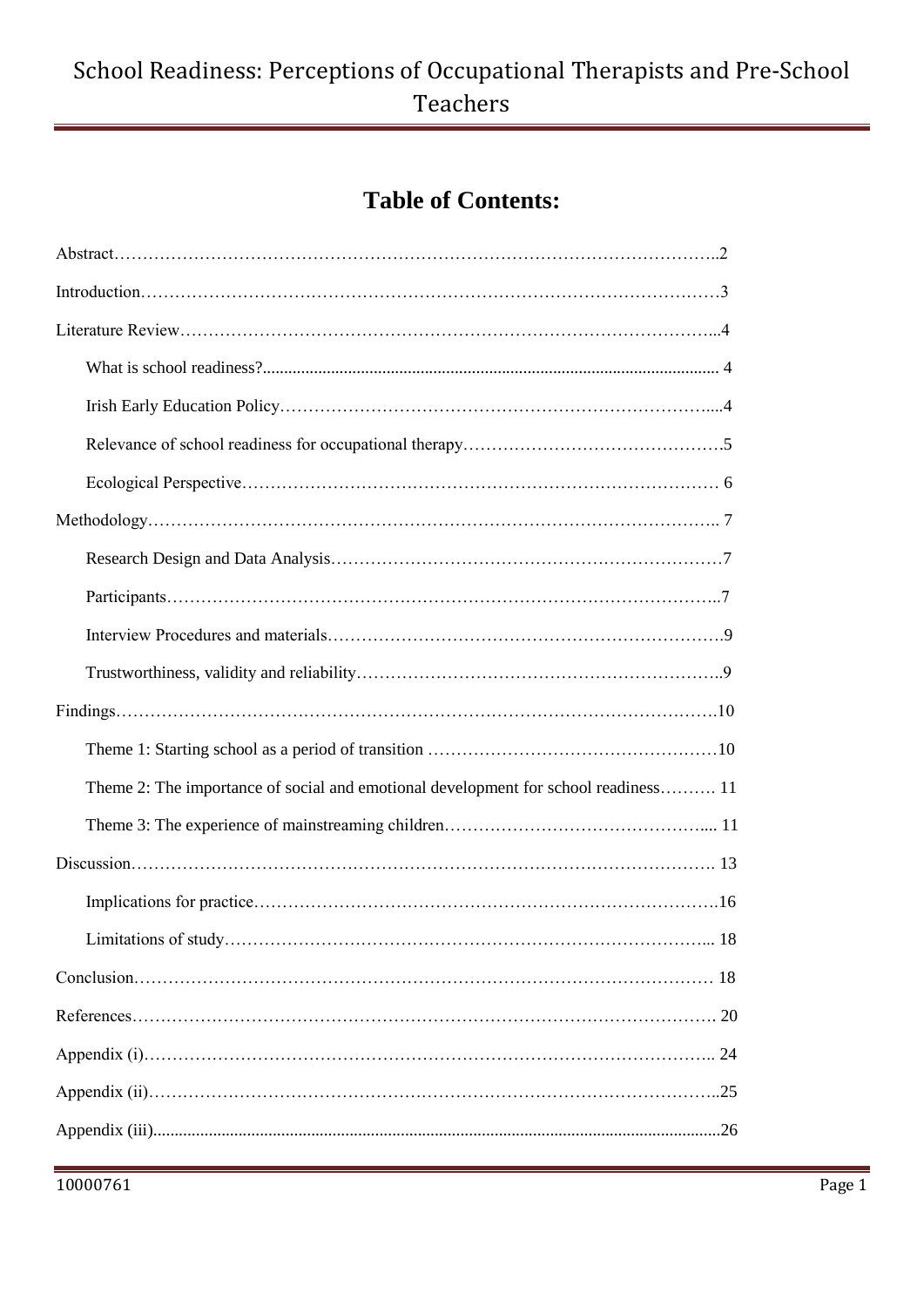#### **Abstract**

As many of the skills that early childhood educators focus upon are also a focus in occupational therapy<sup>1</sup>, the area of school readiness is paramount to the profession (Cronin and Mandich 2005). On-going debates surround the meaning of school readiness but emerging consensus recognises it is a multi-dimensional concept, which must reflect the child's personal readiness and consider contextual influences (Kiernan et al 2008).

This pilot qualitative study explored perceptions that occupational therapists<sup>2</sup> and pre-school teachers have of school readiness, and consequently implications for the professional practice of OT's. The aims were to ascertain the skills and abilities participants perceived as most important in preparation for school, explore collaboration between OT's and pre-school teachers and investigate the importance of social and emotional development for school readiness.

Four individual, semi-structured interviews were completed; two OT's and two pre-school teachers. Thematic analysis revealed three themes: starting school as a period of transition; importance of social and emotional development for school readiness and the experience of mainstreaming children. Findings suggest that both professions place emphasis on social and emotional development rather than academic knowledge. Play emerged as a context for child development. An ecological understanding of child development emerged as a consideration for practice.

 $\frac{1}{1}$ OT

 $2^2$  OT's

10000761 Page 2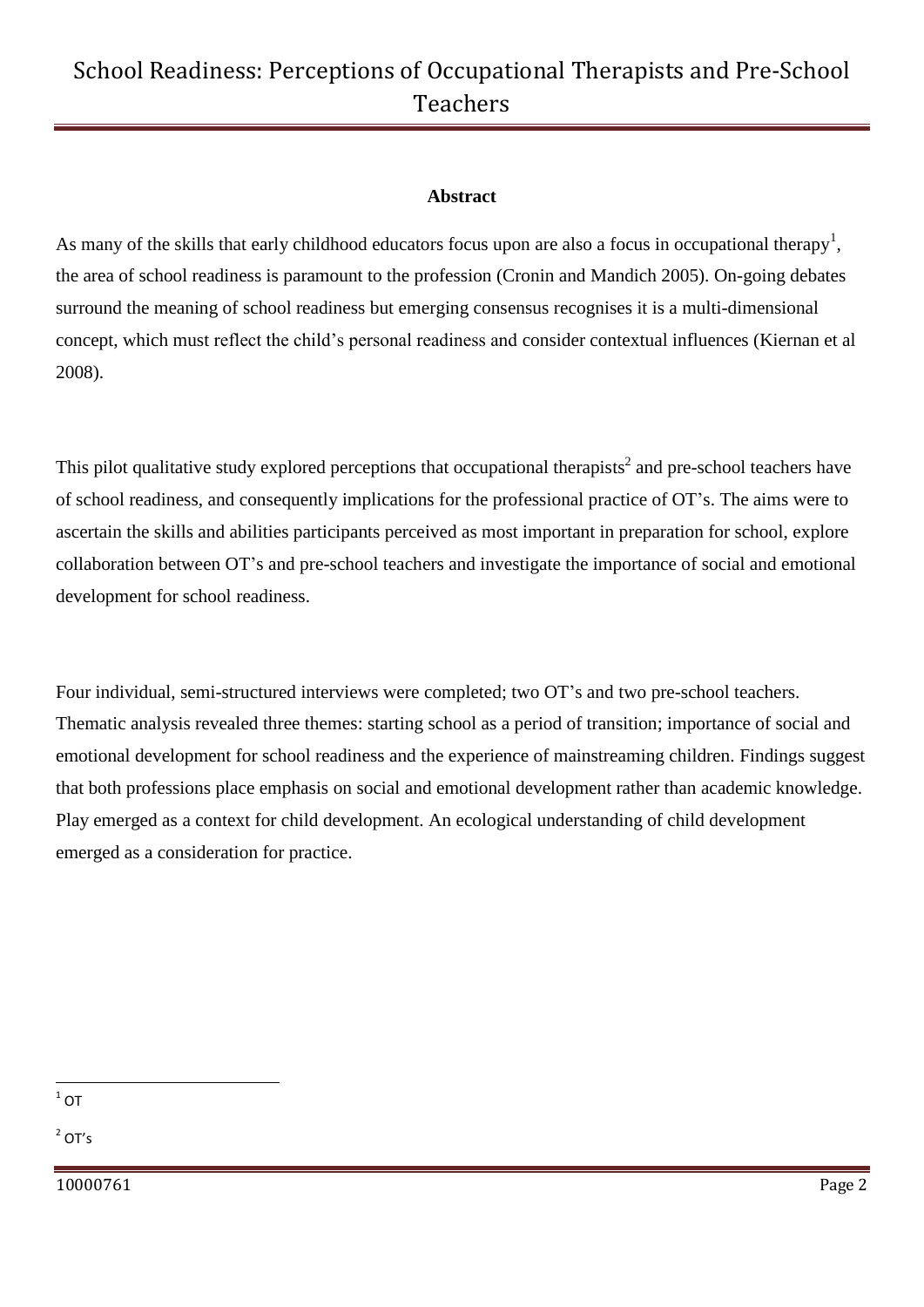### **Introduction**

There are many times of transition during a child's life, including the transition from early childhood to school (Prigg 2002). This transition has been termed a 'critical period' for a child's academic and social development: a limited phase of a child's life in which certain environmental conditions or stimulation alongside biological potential, will influence adaptation (McBryde et al 2004). OT's frequently assist children with these transitions (Prigg 2002) however there is a lack of research exploring school readiness from an Irish OT perspective. This pilot study will hopefully elucidate potential issues that can be dealt with in future research.

As successful performance in school impacts children's adjustment and future well-being, school readiness is considered a serious social and political concern (Shonkoff and Phillips 2000). Increasing early childhood education and child care provision, advanced knowledge about early childhood development, and decisions about public spending, all oblige professionals working with young children, and their parents, to carefully consider school readiness (Denham 2006). Evidence suggests that socio-economic background, access to early education programmes, academic and social skills, gender and behaviour are all implicated (Kiernan et al 2008; McBryde et al 2004). The domains that tend to be emphasized in preschool curricula include cognitive, language, social–emotional, and academic skills (Gagnon and Nagle 2001). Based on research findings in relation to the factors involved in school readiness, the below research questions guided interviewing:

What skills and behaviours are important when preparing a child for school?

Do OT's and pre-school teachers collaborate with each other during this process?

How important are social and emotional competencies for a child transitioning to school?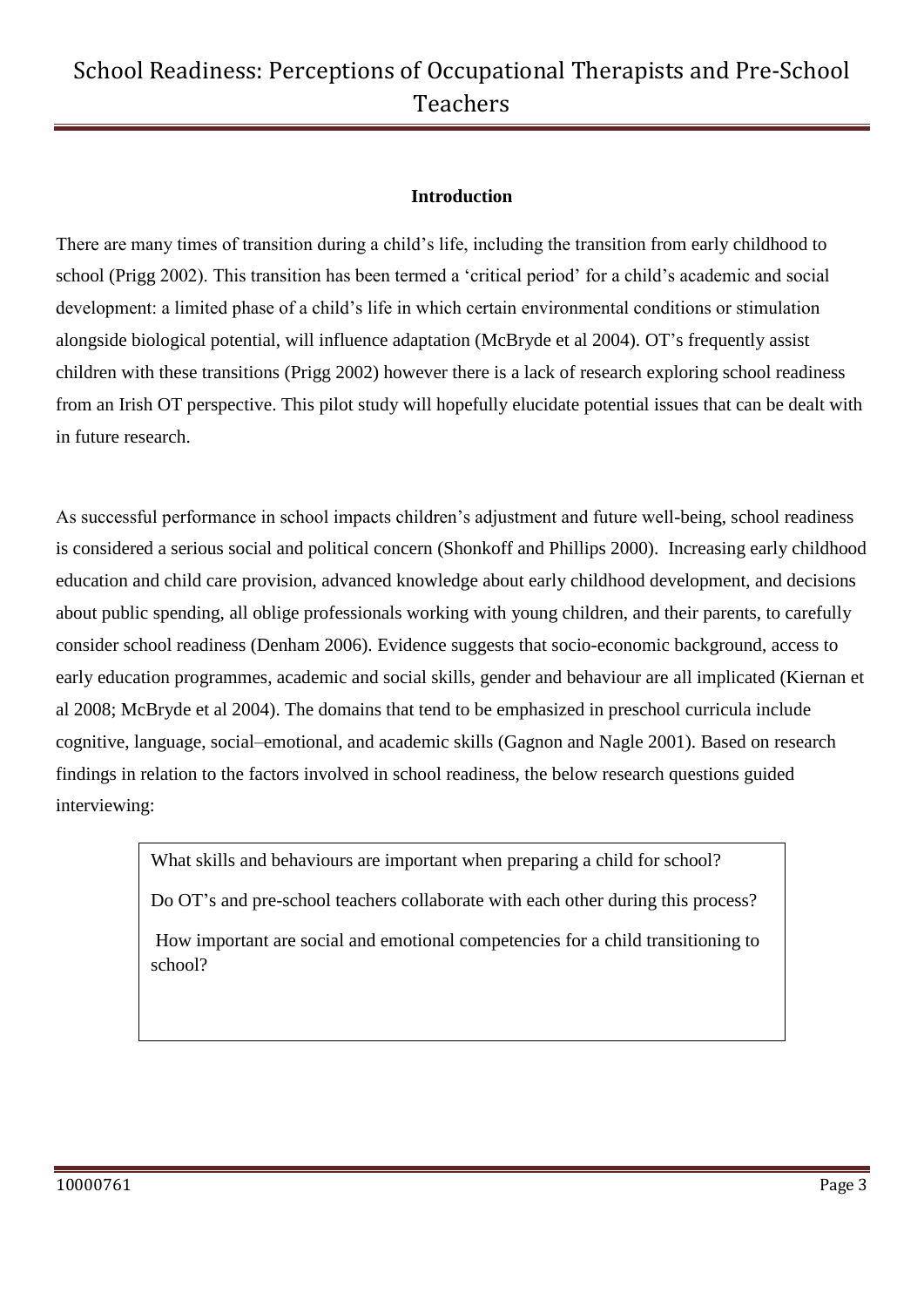#### **Literature Review**

#### *What is school readiness?*

School readiness is difficult to define, owing to its basis in early psychological, developmental and learning theories regarding child skill acquisition (Rodger and Ziviani 2006). School readiness has been described as the foundation on which all later learning is built as children who develop well early in life are in a position to elicit positive experiences and interactions, facilitating their subsequent development and later life achievement (Heckman 2000).Understanding of school readiness has moved from a child-centred definition demanding demonstration of certain skills, to an ecological view in which transition to school is conceptualized with regard to context (McBryde et al 2004).

Much attention centres on the school readiness of vulnerable children, particularly those from disadvantaged backgrounds (Kiernan et al 2008). Doyle et al (2010) examined the relationships between school readiness and socio-demographic inequalities in a disadvantaged urban area of Ireland, concluding that child, family and environmental factors impact on school readiness, (2010). *Preparing for Life* is an early intervention/prevention programme taking place in disadvantaged communities of Dublin, working with families from pregnancy until their child is ready for school. This programme suggests that less than half the children in disadvantaged communities are school ready at age four or five resulting in problems later in childhood and adulthood (Northside Partnership 2005). Given OT's holistic understanding of environment and how this affects occupational participation, this current trend of Irish research is salient for familycentred practice and approaching school readiness in a manner that is inclusive of children and families from diverse socio-economic backgrounds.

### *Irish Early Education policy:*

From an Irish context, *The National Council for Curriculum and Assessment* is the non-statutory organisation advising the Minister for Education and Skills on curriculum and assessment for education. Aistear (Framework for Early Learning developed by this organisation), identifies the goals of childhood as wellbeing, identify and belonging, communication and exploring and thinking (NCCA 2009). Síolta, the National Quality Framework for Early Childhood Education, developed by the Centre for Early Childhood Development and Education on behalf of the [Department of Education and Skills](http://www.education.ie/) outline the Principles of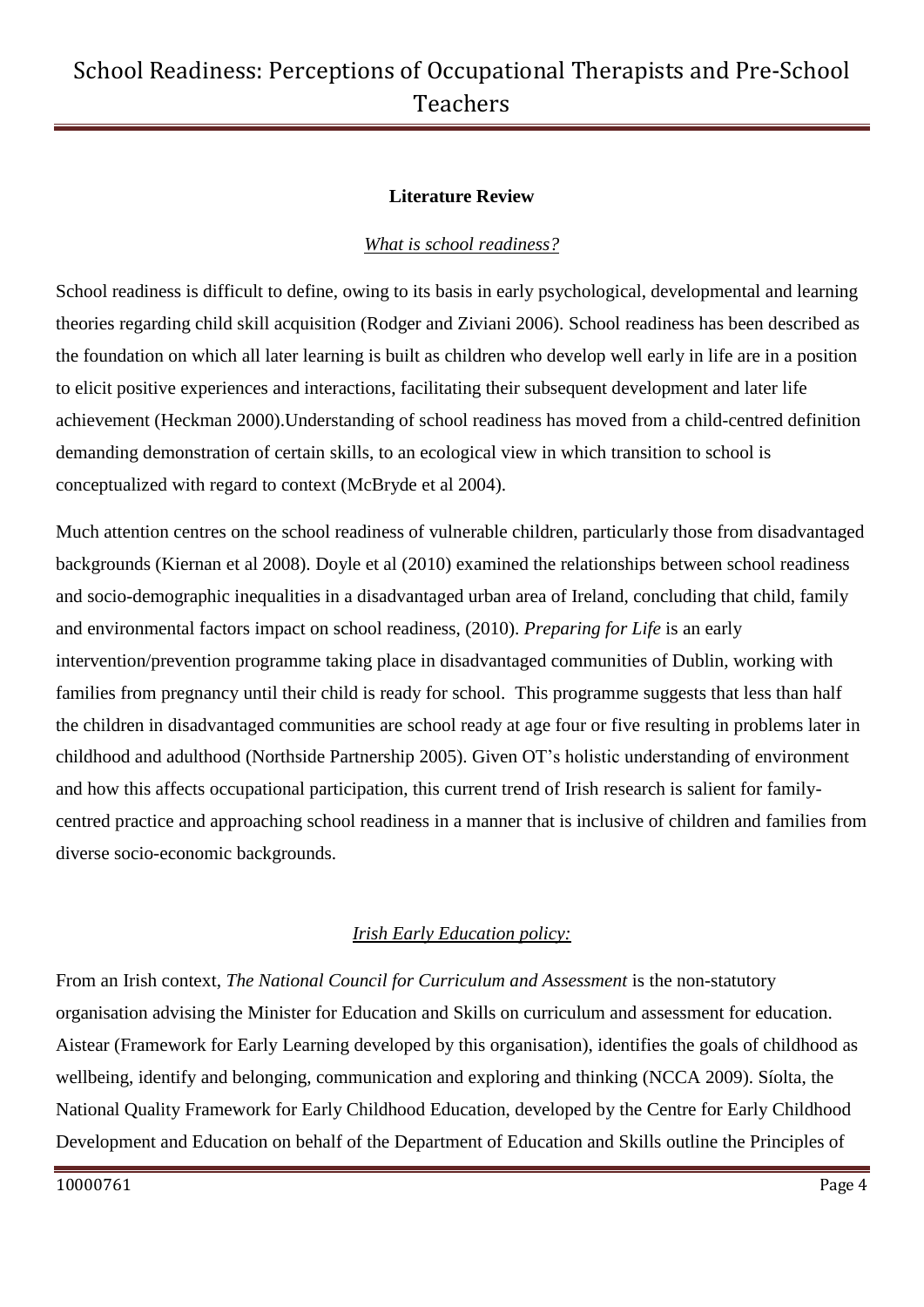Quality, providing the context for quality practice in Early Childhood Care and Education in Ireland. The principles relating to the findings of this pilot study include the role of parents as the main educators of children; the impact of relationships on a child's development and learning; the impact of environment on wellbeing, learning and development and play as central to the well-being, development and learning of young children. The *National Strategy to Improve Literacy and Numeracy among Children and Young People*, commissioned by the Department for Education and Skills (DOES 2011) states that some Irish children are not developing their numeracy and literacy skills as they should (p. 5). Ruairí Quinn, Minster for Education and Skills stated that "the introduction of these frameworks (Aistear and Síolta) in recent years… has resulted in new opportunities to focus on supporting early literacy and numeracy in the full range of  $ECCE<sup>3</sup>$  settings" (2011). This suggests that early opportunities for development and learning are of current political concern.

### *Relevance of school readiness for occupational therapy*

OT's frequently receive requests from parents and preschool teachers to assess school readiness (McBryde et al 2004) therefore it is a valid area for research. Physical health, cognition, language, and social and emotional development underpin school readiness (Anderson et al 2003). Aside from neurobiological factors, various environmental and contextual factors implicated in readiness for school include childcare experiences, (Long et al 2005; Connell et al 2002) family environment (Magnuson et al 2004) socioeconomic status (Bierman et al 2009), relationships with caregivers, and physical and psychosocial exposures in the care-giving environment (Anderson at al 2003).

The domains that tend to be emphasized in preschool curricula include cognitive, language, social– emotional, and academic skills (Gagnon and Nagle 2001). Previous studies evaluating children's adjustment to school frequently measured academic skills, whilst social and emotional factors were often neglected (McBryde et al 2004). The critical importance of social and emotional skills in transitioning to school and for overall development is well documented (Bierman et al 2008; Hemmeter et al 2006). However "the disconnection between the importance of social and emotional domains of development, and their status within educational programming and assessment, has long been lamented" (Denham 2006). Irish primary

1

<sup>&</sup>lt;sup>3</sup> Early Childhood Care and Education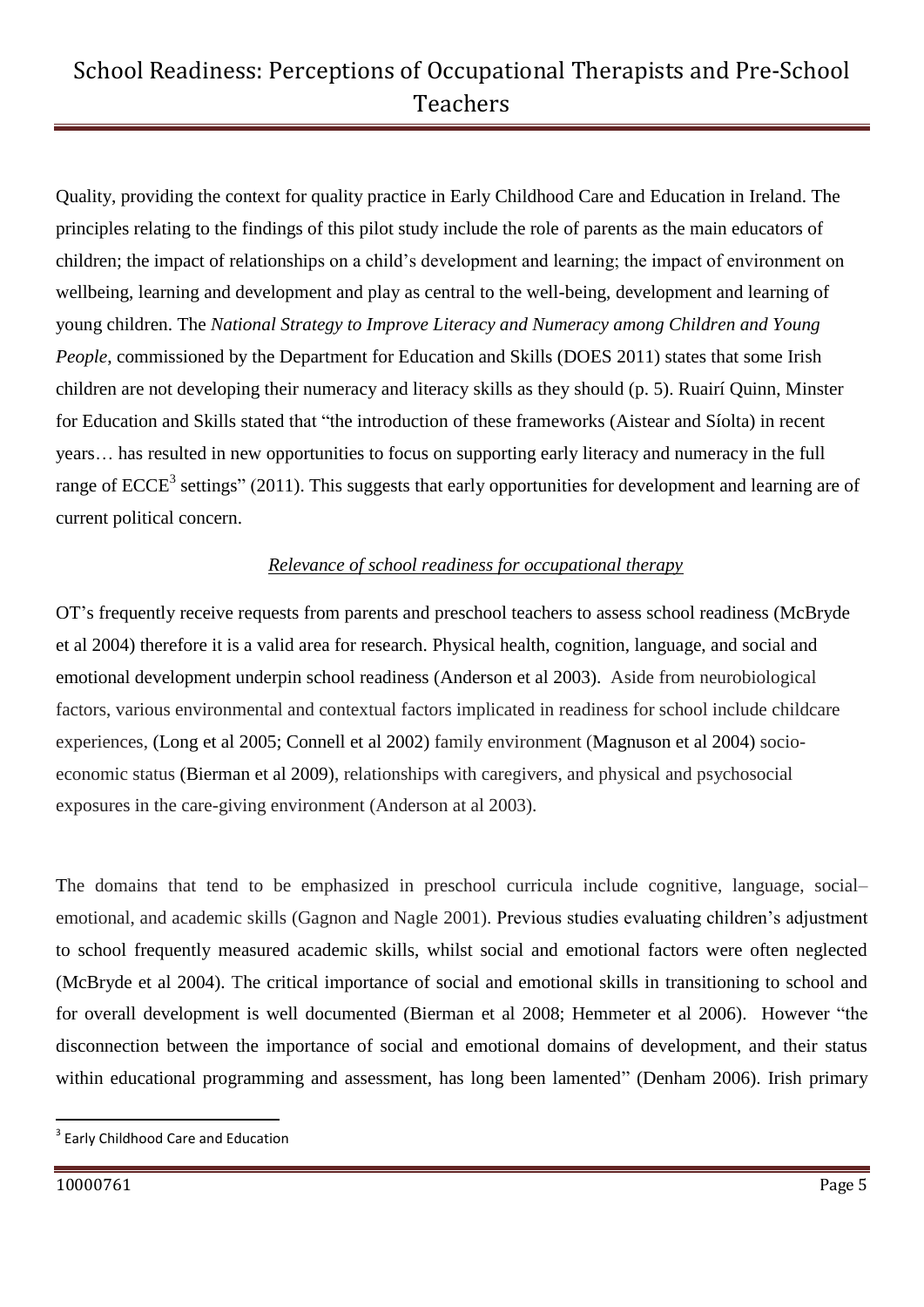school teachers considered social skills with peers the most important skills for 4-to 5-year olds (Ojala 2000). Some evidence suggests that parents prioritise academic skills over behaviour when determining their child school ready however parents also recognise the importance of social and emotional competencies (Diamond et al 2000). Research into the role of OT is essential in order to explore the profession's current practice and possible guidelines for future practice.

#### *Ecological Perspective*

Bronfenbrenner's (1979) ecological view of child development became popular for analysing the context where children's learning and development takes place. OT's are particularly well trained to consider various contexts and an ecological perspective can be useful in examining the child within social, school and family contexts (Gagnon and Nagle 2001). Therapists must remain mindful of the impact on children today of "rapid change in family and community social structures, the economic realities for families, the perceived safety of and restricted free space in urban physical environments and the increasing use of virtual communication technologies" (Rodger and Ziviani 2006; p. 18). The "powerful association between child and youth outcomes and the characteristics of home, school and community environments" is well established (p. 80). OT's strive to enable children's participation and provide them with opportunities to engage in meaningful occupation (2006) therefore a comprehensive understanding of various environments influencing school readiness can advise clinical practice.

Consideration of ethnic backgrounds and parenting styles promotes understanding of child development within various cultural contexts (Wang and Phinney 1998). Josman et al (2010) concluded that children should be examined with reference to the "norms and the experience common in their culture" when the suitability of Western standardized assessments for cognitive performance among Palestinian and Israeli children starting school was explored (p. 662). As Ireland is becoming increasingly multicultural, clinicians must remain cognisant of the impact of cultural context on child development.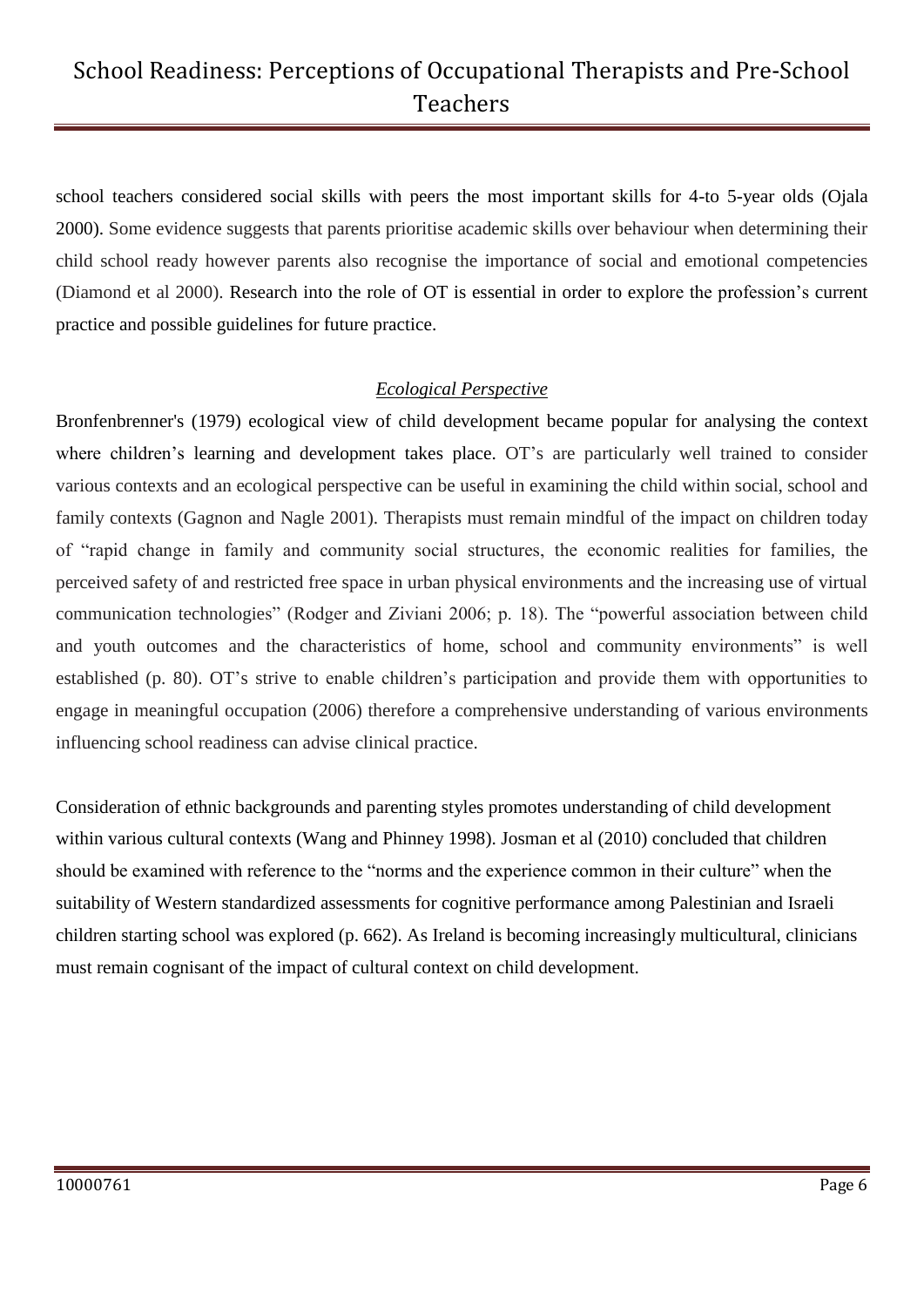### **Methods**

### *Research Design and Data Analysis*

Whilst "quantitative data deal with numbers, qualitative data deals with meanings" (Dey 2005 p. 10). This methodology seeks to understand the experiences and perspectives of participants, therefore was deemed appropriate for this study (Polgar and Thomas 2007). As there is little qualitative research exploring the understanding of school readiness from the perspective of both OT's and pre-school teachers, it is hoped to illuminate potential areas for further research.

Ethical approval was granted by the Education and Health Sciences ethics committee at the University of Limerick in May 2011. This pilot study<sup>4</sup> posed minimal ethical issues; however, participants were given the opportunity to withdraw from the process at any stage and were reassured that if any emotive or uncomfortable subject matter arose, the interview would terminate immediately.

A process of thematic analysis was used to analyse the data. This method identifies, analyses, and reports patterns i.e. themes within data (Braun and Clarke 2006). Themes capture something important about the data in relation to the research question and denote a level of patterned meaning within the data set (2006). Concepts within the data were coded, closely linked concepts were grouped into sub-themes and related categories were grouped together as themes (Holloway 1997). See appendix (iii) for a table illustrating how categories and themes were analysed.

### *Participants:*

The OT participants were recruited through the AOTI database and pre-school teachers were recruited through [www.childcare.ie](http://www.childcare.ie/) an online childcare directory. Ethics was sought to interview up to ten participants; five OT's and five pre-school teachers. However, only four participants were recruited due to time restrictions. See Table 1 for inclusion and exclusion criteria and table 2 for participant demographics.

1

 $^4$  Smaller version of a proposed research study, conducted to refine the methodology of the later one. It should be as similar to possible proposed study as possible, using similar subjects, the same setting, and the same techniques of data collection and analysis (Miller-Keane 2003)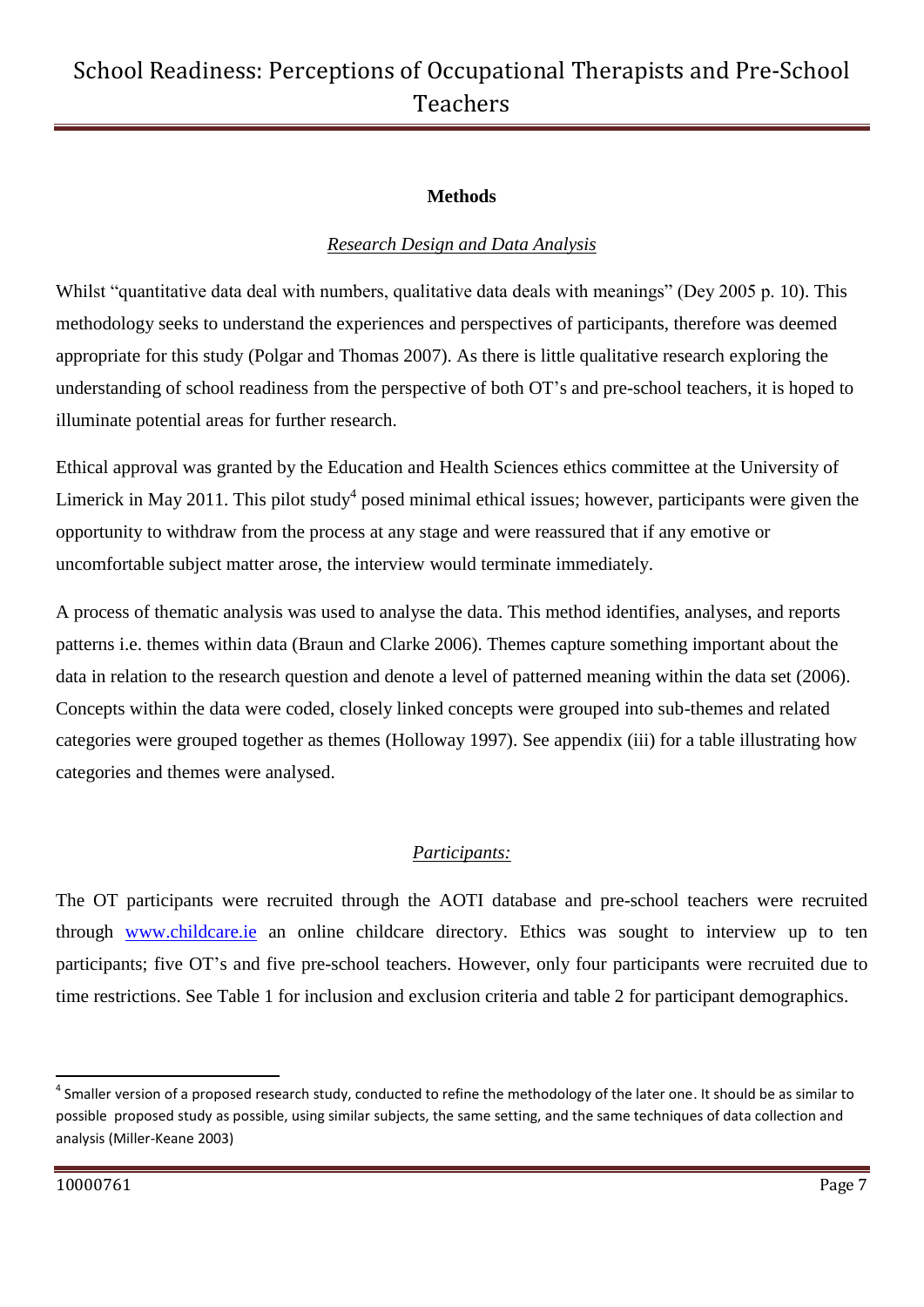| ravie 1.                                                       |                                                      |
|----------------------------------------------------------------|------------------------------------------------------|
| <b>Inclusion Criteria</b>                                      | <b>Exclusion criteria</b>                            |
| OT's                                                           | Those who could not speak English and who had worked |
| English speaking<br>$\bullet$                                  | for less than three years.                           |
| Male or female<br>$\bullet$                                    |                                                      |
| Currently working in a paediatric setting (or who<br>$\bullet$ |                                                      |
| have done so within the last two years) with                   |                                                      |
| children from the age of three upwards,                        |                                                      |
| Minimum work experience of three years<br>$\bullet$            |                                                      |
| Pre-School Teachers:                                           | As above                                             |
| Male or female (presently working or who have<br>$\bullet$     |                                                      |
| worked in a preschool within the last two years)               |                                                      |
| FETAC Level 5 qualification in childcare (or<br>$\bullet$      |                                                      |
| equivalent)/ Montessori training                               |                                                      |
| Minimum work experience of three years<br>$\bullet$            |                                                      |

### *Table 1:*

|            | $\mathbf{O} \mathbf{T}^{\prime} \mathbf{s}$ | <b>Preschool Teachers</b> |
|------------|---------------------------------------------|---------------------------|
| Years of   | 7-25 years                                  | 10-20 years               |
| Experience |                                             |                           |
| Age range  | 29-45                                       | $32 - 46$                 |

Participation was voluntary. Written participant information sheets were provided by the researcher, with additional questions answered, prior to obtaining consent. Information provided to prospective participants included details about the purpose of the study, data collection methods and measures to provide confidentiality of participants. A signed consent form was collected from the participant prior to interview.

The OT's interviewed worked with children from 0-6 years, in community based services with a variety of conditions such as cerebral palsy, learning difficulties, attention deficit hyperactivity disorder, developmental coordination disorder, Autistic Spectrum Disorder and Down Syndrome. Both pre-school teachers had experience of children with diagnosed physical/sensory conditions. As qualitative research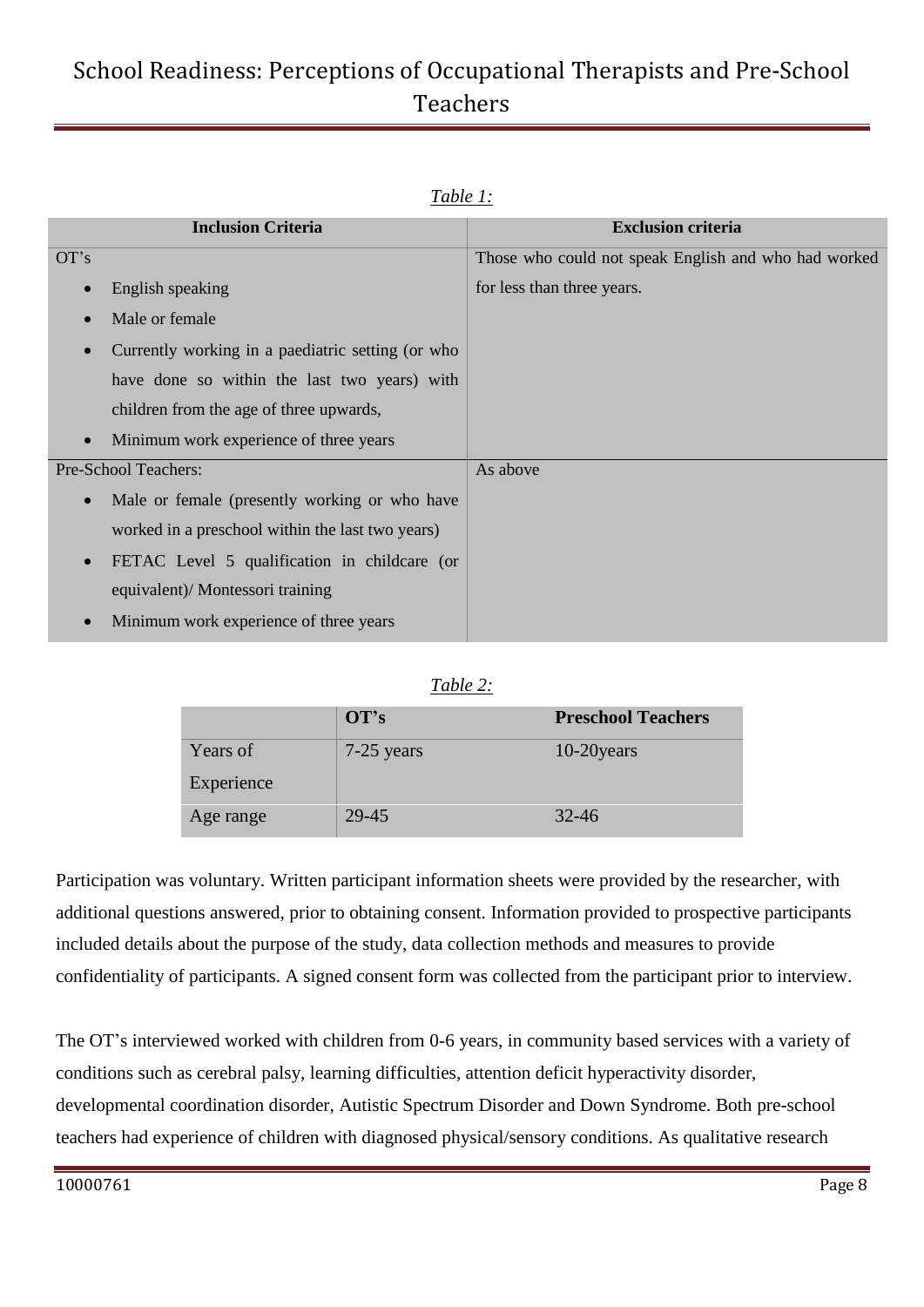recognizes the multifaceted interpretations of human experience (Braun and Clarke 2006), pre-school teachers were interviewed to explore the multiple perspectives of stakeholders implicated in preparing children for school. Pre-school attendance is associated with school readiness (Kiernan et al 2008) and as OT's often collaborate with pre-school teachers in preparing for this transition (Prigg 2002) exploring the role of pre-school teachers in facilitating the transition to school is significant to OT practice.

### *Interview procedures and materials*

A semi-structured interview guide was used to elicit participant's experiences and perspectives on school readiness. A structured interview was not chosen as they are often used to generate quantitative data and semi-structured, in-depth interviews are frequently used by health professionals (Whiting 2008). A semistructured format was chosen to encourage participants to reflect freely on their experiences while providing specific prompts with regard to the topic. This format also allowed participants to identify and explore personal experiences (Patton 1990). Interviews lasted 30-50 minutes and took place at participant's place of work. Each participant was interviewed on one occasion. Interviews took place in a quiet room, one-to-one with the researcher. They were tape recorded and transcribed verbatim by the author. Although an interview guide was used in order to cover broad topics, a flexible approach was adopted in order to enable participants to elaborate on certain topics. In each case it was slightly different as a result of being semistructured.

### *Trustworthiness, validity and reliability*

Confidence in the validity of the research findings was enhanced by member checking, and the use of a field journal. A field journal was used reflexively to allow for critical reflection on events and to document thoughts, ideas, assumptions or reactions that may have influenced the interpretation of the data (Ulin et al 2005). To further enhance reflexivity, any biases thoughts and feelings on the research process were discussed during supervision. Pseudonyms have been used throughout in all logs, field journals, transcriptions and documentation.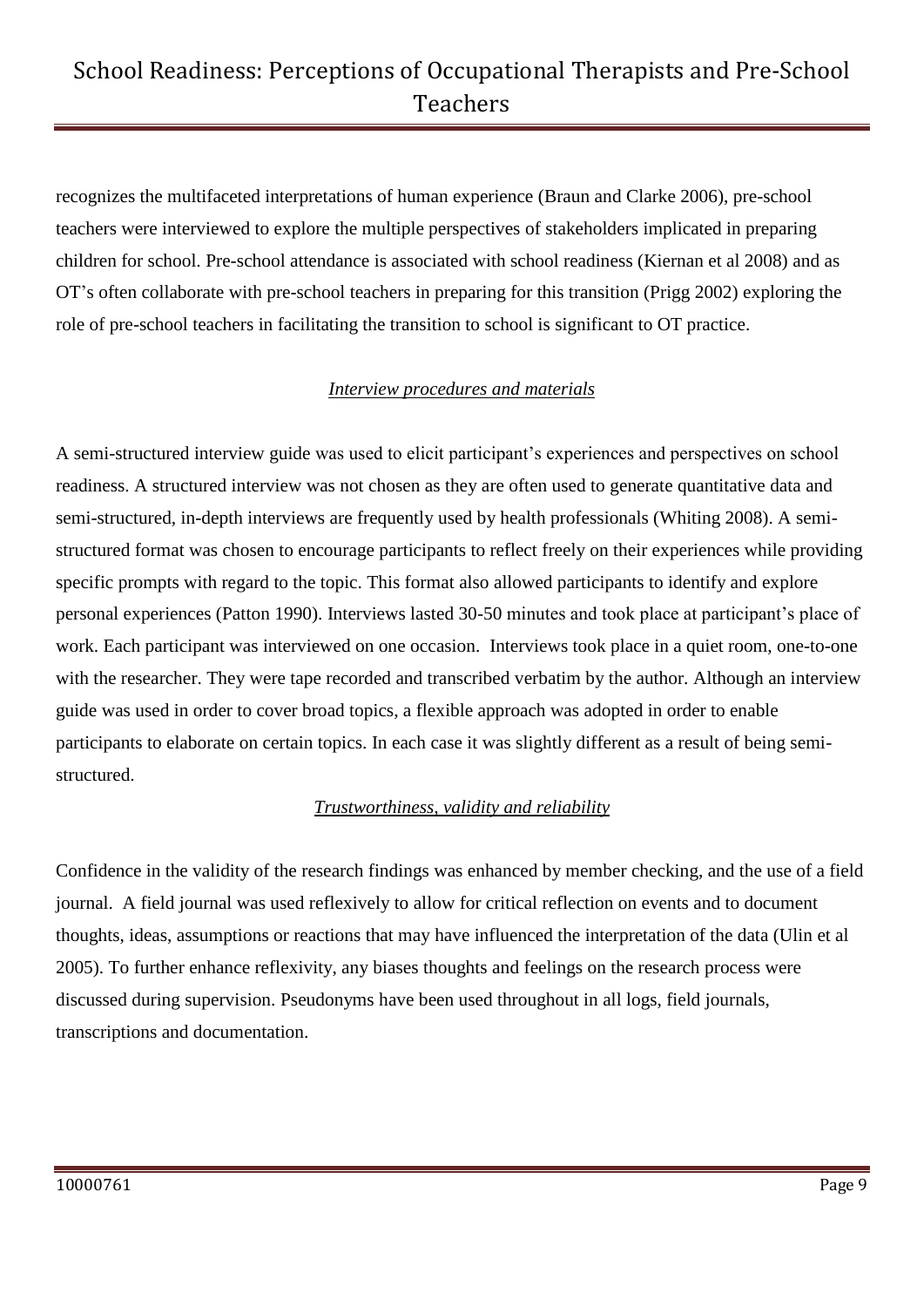#### **Findings:**

Inductive, thematic analysis identified themes or groups of data from interview transcripts. Three main themes emerged: the role of OT's and pre-school teachers facilitating the transition to school; the importance of social and emotional competencies and the experience of mainstreaming children with disabilities.

### *Theme 1: Starting school as a period of transition*

This theme reflected the perceived role that OT's and pre-school teachers play in assisting children with the challenges of transitioning to school. This involved role adjustment (to that of student) and adapting to a new environment with new demands and constraints. Participants identified helping children develop skills such as independence and social skills:

"*Managing their belongings, interacting with the group…even being able to transition from home into school and being able to detach from Mum and Dad, to be their own little person"* (OT1) "*Open their own bag, open their own lunch box*" (Pre-school Teacher 1) *"Knowing how to sit in a circle and put up their hand and to ask a question; that is the basics*" (Preschool Teacher 2).

Academic skill development was addressed as part of both therapy intervention and early education curriculum but was not prioritised as the most important aspect of readiness for school:

*"Can he listen, can he sit, can he take turns, does he know when the bell rings what he needs to do, can he tidy his books"* (OT2). "*We do Maths and the Geography and History…we do do that every day but we wouldn't put emphasis on them; it's all about the independence*" (Preschool Teacher 2)

Participants also described communicating effectively with parents as an important part of preparing a child to transition to school:

*"The aim is we have overall observations of the group and strategies for Mum and Dad to try at home and to be implemented in school"* (OT 1).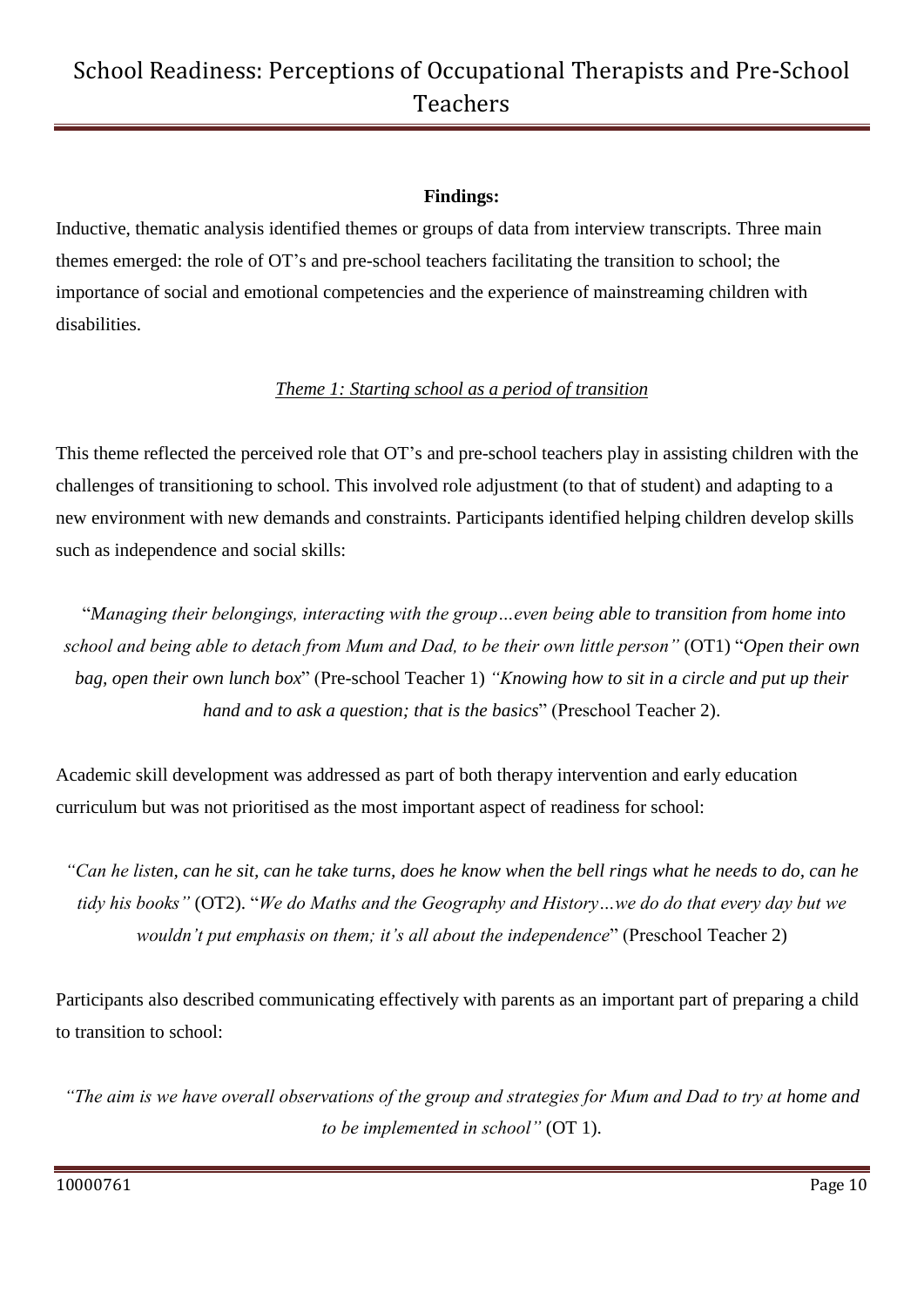*"You have to become comfortable in your own skin before you can feel comfortable as a professional and I think parents need to feel that for them to really feel like they can engage with you; that's their child so that's the challenge really and I think that's the therapy"* (OT 2).

*Theme 2: The importance of social and emotional development for school readiness*

All participants described the emphasis placed on skills such as interacting with peers and making friends, regulating their emotions and managing the behavioural expectations of school:

*"We're trying to provide opportunity for social interaction* (in reference to multi-disciplinary school readiness groups)*…you can see the social part of it for the children who don't know what to do in that situation, how do you be a friend?"* (OT 1)

*"For a child to accomplish developmental goals, to become secure in their own identity and their own sense of mastery, they need to feel secure in their belief in the relationships around them"* (OT 2).

*"The sociability is the main thing. If they don't go into school with social skills, they're going in with nothing"* (Preschool teacher 1)

*"Once they can come into school, hang up their coat, sit down at their table, interact with their friends and just get about their day"* (Preschool teacher 2).

Starting school at five rather than four was also mentioned as a factor that influenced the school readiness of a child. Although the law says that every child must receive an education from the age of six, most children in Ireland begin school at four or five  $(DOES<sup>5</sup>)$ . This concurs with evidence suggesting that teachers consider age an important factor for school readiness (McBryde et al 2004).

### *Theme 3: The experience of mainstreaming children with disabilities*

Participants reported their experiences of working with children with disabilities and the strategies employed in order to integrate them into mainstream classes, and assist transition to school. Support in pre-school classes included assisting children with physical disabilities come to terms with their differences:

<sup>1</sup> <sup>5</sup> Department of Education and Skills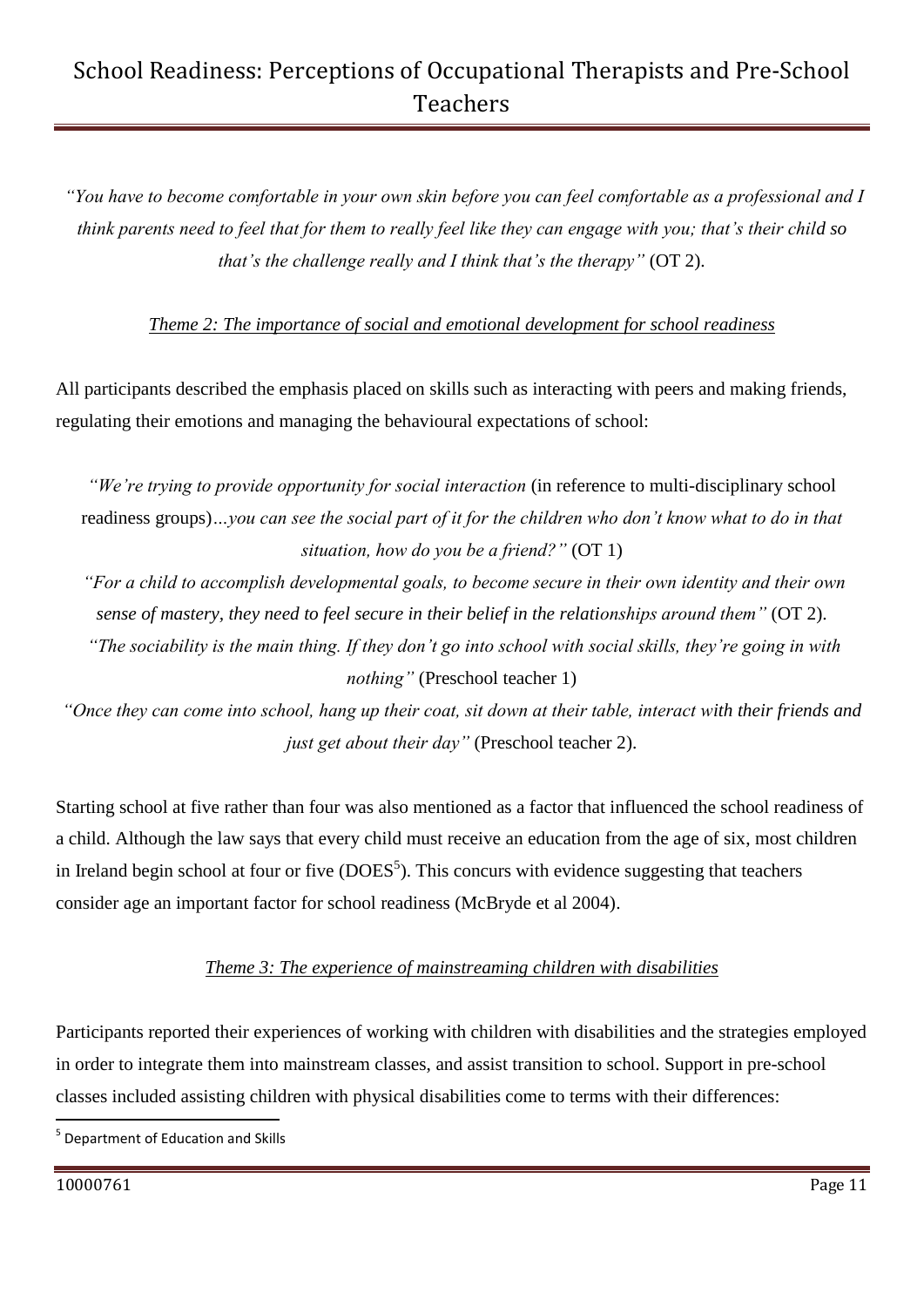*"The one with cerebral palsy, we mix them around with everybody. He talks to them and makes friends with them. He finds it a little frustrating that he can't sit on the floor and play as well as they can…but that's part and parcel of it and you have to talk to him and deal with it"* (Preschool teacher 1).

Support in the preschool classes also included providing a child with sensory processing difficulties with one to one attention and assisting him with regulating himself in the preschool classroom:

*"I've prepared him, he doesn't like noise and things…and just explaining to him that it ok when people make noise, that's ok that's how they talk that's how they play"* (Preschool teacher 2).

The OT's described strategies employed such as trialling specialised seating and move and sit cushions in order to facilitate a child regulate themselves. A family systems approach was noted by one of the OT's, i.e. focusing on the relationship a child has with their parents, and the relationship parents have separately as a couple. Helping a child with developmental difficulties identify what they are good at and *"to acquire that sense of ownership"* of a skill was also mentioned as part of an intervention with assisting children with mainstreaming.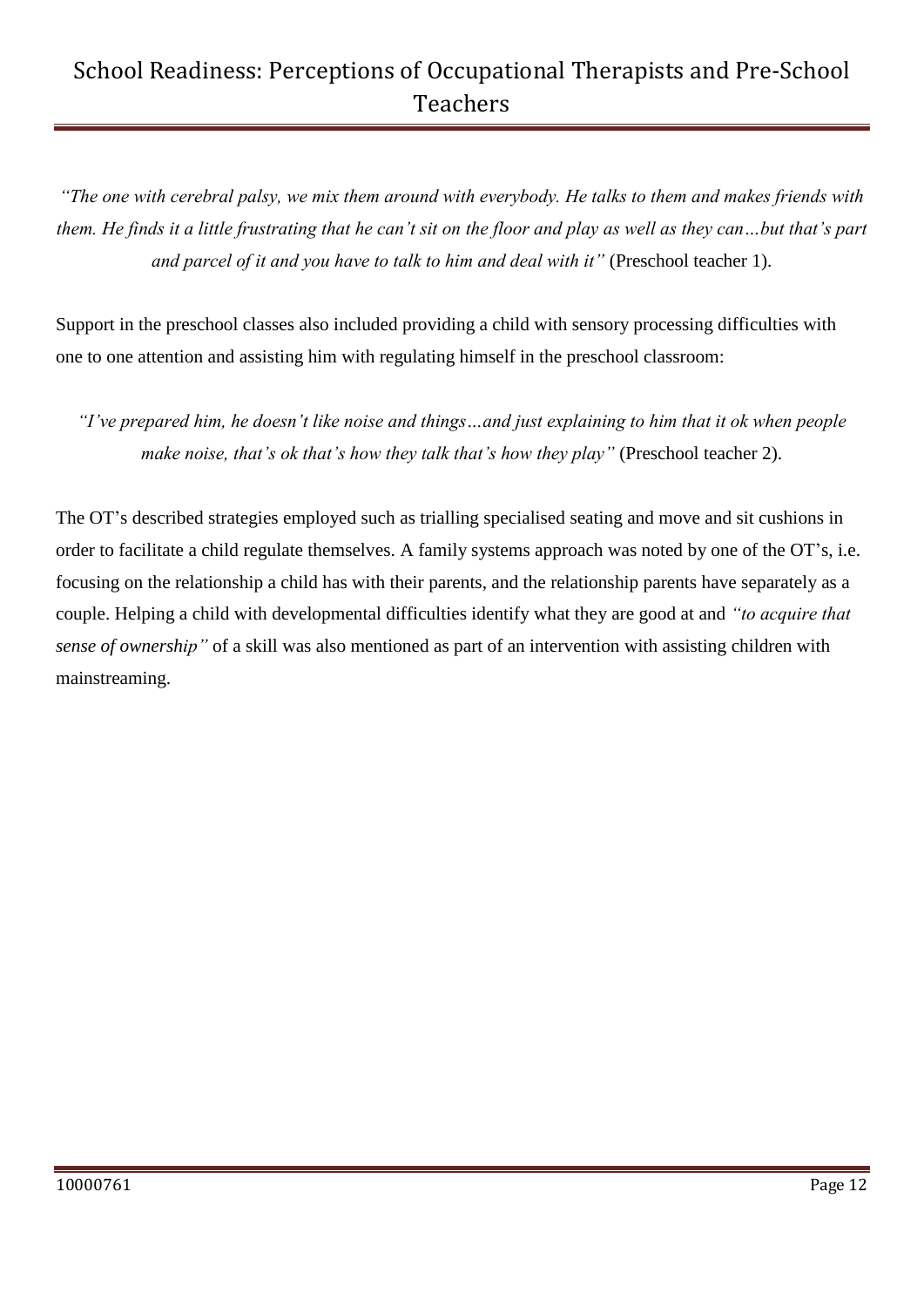#### **Discussion:**

#### *Social and Emotional Development*

The purpose of this pilot study was to explore what participants felt were important skills and behaviours for children starting school. Findings reveal that attention, concentration, interaction with peers and independence were deemed important pre-requisites for starting school. Less stress was placed upon academic skill acquisition. Promoting self-efficacy was deemed important: "*they need that bit of independence because they go to school and if they're too fussed around or things are done for them then they go to school and feel absolutely lost"* (Pre-school teacher 2). These findings correlate with evidence that underscores the significance of social and emotional development and how OT's and other professionals should incorporate these factors into the clinical reasoning process when assisting children transitioning to school (McBryde et al 2004; Hemmeter et al 2006). This corresponds with literature reviewed and Irish early education policy framework placing emphasis on a child's social and emotional development (ECCA 2009; Bierman et al 2008). It also gestures towards Irish research, exploring the views of pre-school teachers and primary school teachers in relation to transitioning to school, concluding that children most likely to experience a difficult transition are children with low self-esteem, those with difficulty concentrating, sitting still and listening, and those with behavioural problems (Kane and Hayes 2006). Social and emotional development during early childhood have been subject to research during the last decade and recognised as crucial for both concurrent and later well-being and mental health, as well as academic achievement (Huffman, Mehlinger, and Kerivan, 2000; Shonkoff & Phillips, 2000). A holistic understanding of school readiness is necessary and an ecological approach for therapists may be particularly useful when understanding the factors affecting children and families during the transition to school.

This area warrants further research, particularly from an Irish OT perspective in order to further explore the complex interaction between families, professionals and environment and the consequent impact on school readiness. The collaboration between various early childhood professionals is an area for future research as the disparity in the configuration of early intervention teams across Ireland results in incongruity in service provision and also with regard to the level of communication between stakeholders. This could be extended to further research exploring collaboration involving allied health professionals such as speech and language therapists and physiotherapists. As OT's do not work in isolation, investigating whether all professionals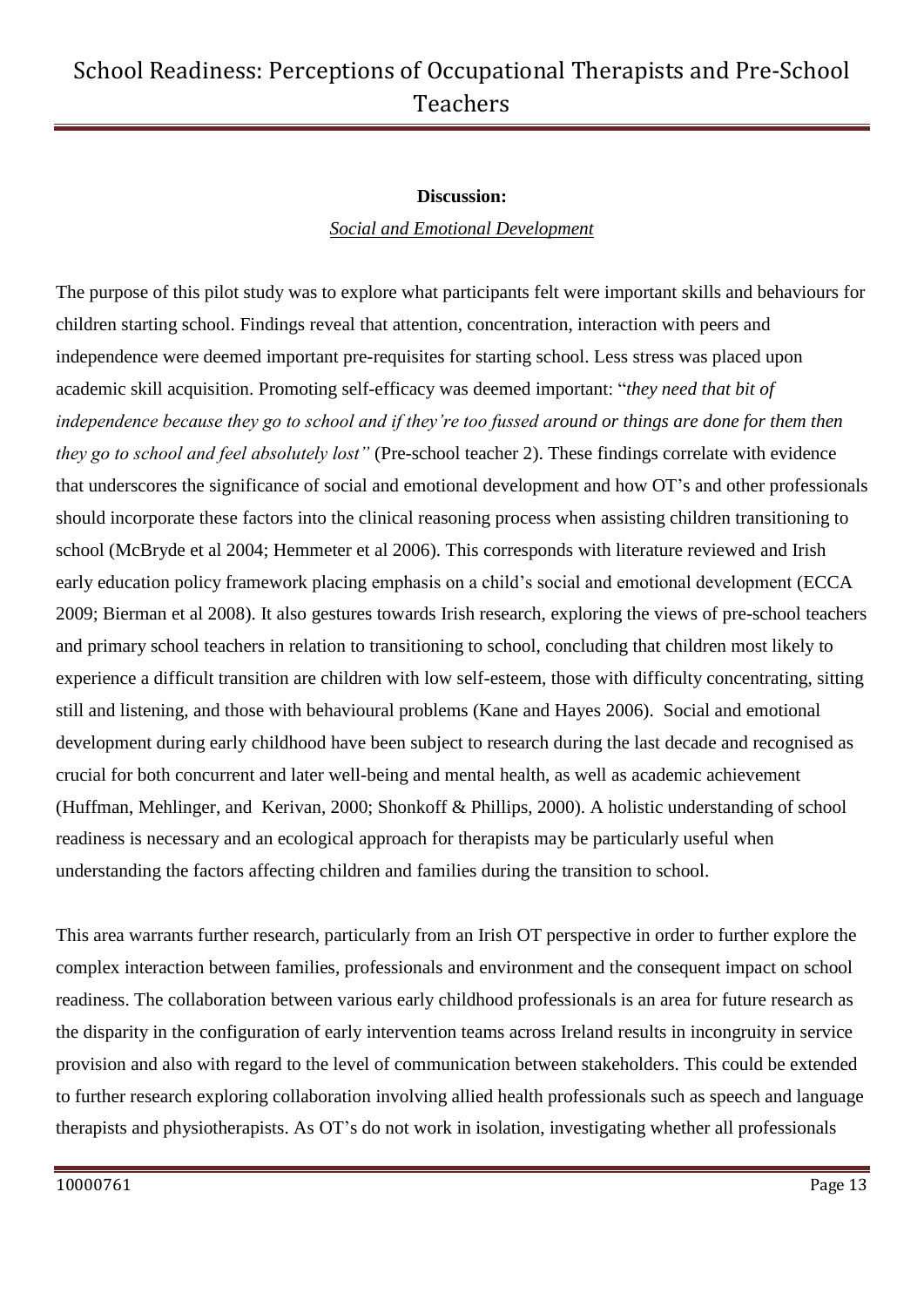involved with the care, education and therapy provision for young children provide services that are holistic and family-centred, is pertinent. As OT is particularly well-equipped to consider the impact of community, this underscores why the area of school readiness requires further research as the dynamic interaction between the developing child the communities which they live is of concern to the profession (Rodger and Ziviani 2006).

#### *Play as a primary context for children's development*

Play emerged as a primary context for children's learning and social development and as a therapeutic modality:

*"You have to try and work with the senses to find the opportunity for that playful engagement"* (OT2) *"Play is a very big part of it now…we have set play times. And free play. And you know inside and outside play"* (Preschool teacher 1) *"Play is really important to our school day. A child learns how to communicate with peers…and the social norms and rules that go along with that"*. (Preschool teacher 2)

In OT, the benefits of play to children are under stood to be extensive. Play is believed to facilitate integration, survival and an understanding of a culture (Vandenberg and Kielhofner 1982). These findings suggest the importance of play for children's development, which aligns with policy guiding early childhood education in Ireland: play is viewed as "central to the well-being, development and learning of the young child" (NCCA 2009). Aistear proposes that the goals of childhood, named as "wellbeing, identify and belonging, communication, exploring and thinking are to be achieved through the contexts of play and caring relationships with adults" (2009).

### *Collaboration with parents and impact of home environment*

Effective collaboration and communication between participants and parents emerged as a sub-theme during data analysis. This reflects current research trends as much has been written about best practice when working with children and families (Rodger and Ziviani 2006). It also highlights the importance of building collaborative relationships between OT's and pre-school teachers in order to best serve the child and their family (Prigg 2002). Therapists must remain cognisant that families social and cultural backgrounds and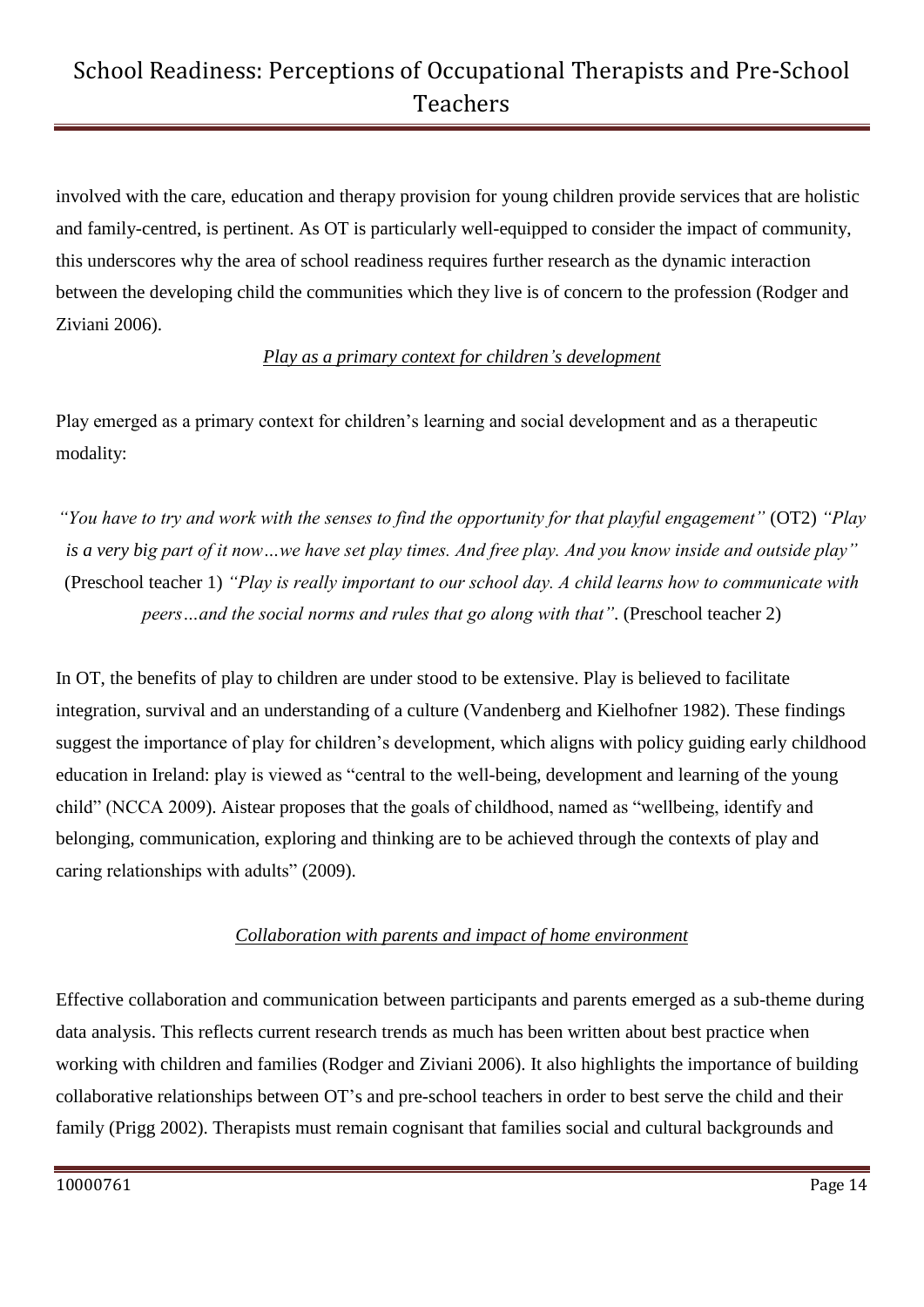religious beliefs impact significantly on their values and expectations about family life (Stagnitti 2005), children's behaviour, activities, management and discipline (Rodger and Ziviani 2006). The *Early Start pre-school project* first set up in 1994 now caters for 1,650 children. It offers one year of pre-school to children in disadvantaged areas and is part of the action plan *Delivering Equality of Opportunity in Schools* set up by the DOES<sup>6</sup>. It espouses to counteract the effects of social disadvantage and cites that parental involvement is a core element of the programme (Citizens Information 2012). This suggests that school readiness, particularly in disadvantaged areas in Ireland is an issue of political and institutional concern. As occupational science espouses to facilitate occupational participation and challenge occupational deprivation, conceptualized as "a state in which a person or group of people are unable to do what is necessary and meaningful in their lives due to external restrictions" (Whiteford 2000 p. 200) the profession must endeavour to work with communities and families to enable their occupational potential to flourish in meaningful, sustainable ways.

### *Occupational Transition*

All participants described their role in facilitating children transitioning to primary school. Approaches ranged from encouraging social skills and peer interaction, therapists advising teachers regarding movement breaks and where a child sits in class to promoting independence and self-help skills. When comparing data from pre-school teachers and OT's, it emerged that commonalities existed in the importance placed on functional skills, rather than academic knowledge, which was expected. The current reduction in resources within the  $HSE<sup>7</sup>$  proved a significant issue for OT's rather than impacting directly on pre-school teachers. Both preschool teachers experienced varying levels of contact with OT's ranging from limited input regarding seating to frequent pre-school visits where the therapist developed a school programme for children with sensory processing difficulties. These findings cannot be generalised as a small sample size was used, however as early intervention teams are configured differently across the country, collaboration between all relevant professionals is an area of practice that merits additional research.

 6 Department of Education and Skills

<sup>&</sup>lt;sup>7</sup> Health Service Executive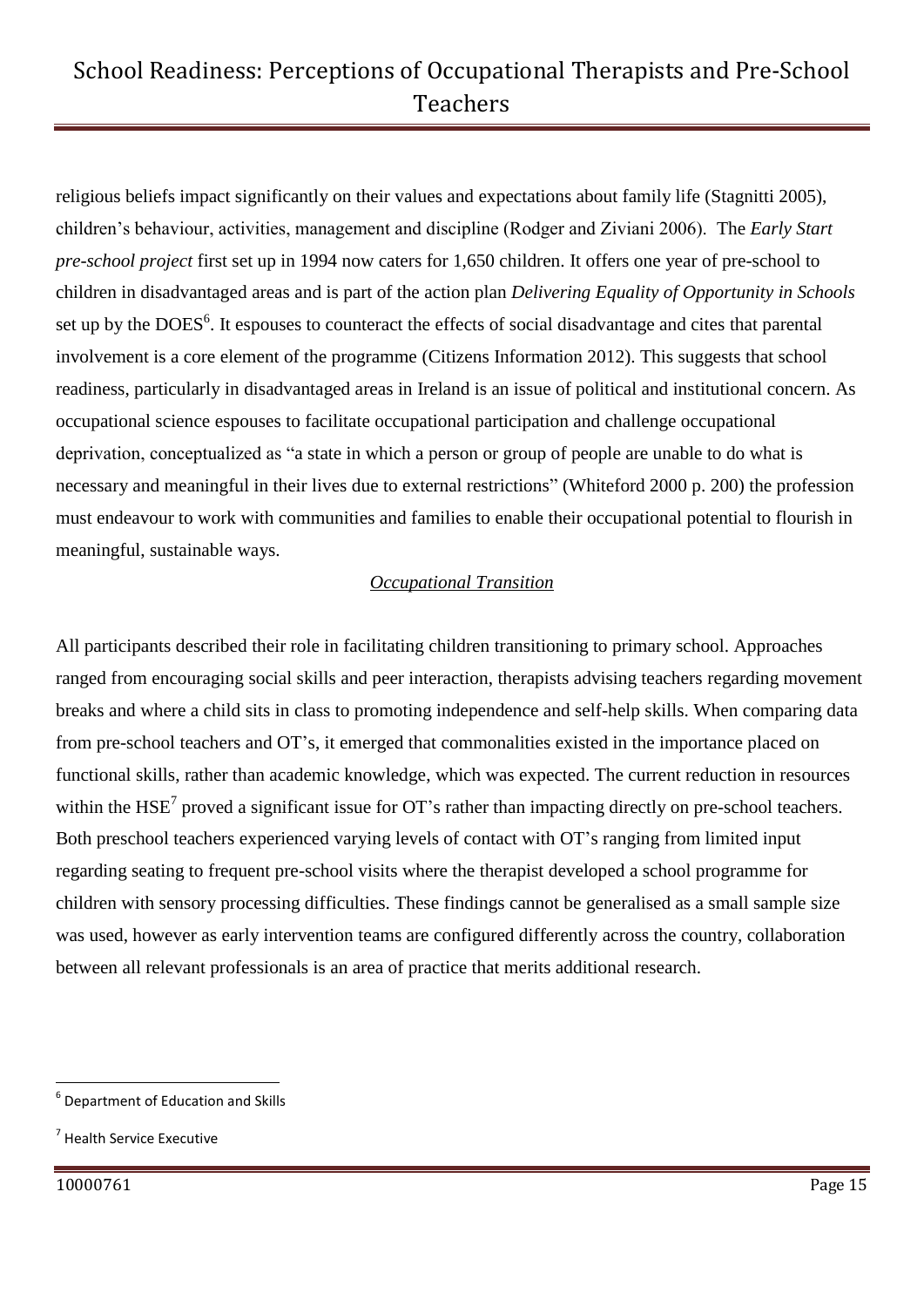#### *Mainstreaming*

The findings of this study reflect participant's experiences of facilitating children with special needs attend mainstream pre-school and primary school. For young children with special needs and their families, entering these new environments may be particularly challenging because of the complexity of the transition process (Myers 2008; Hanson et al 2000). Greater expectations result from this transition such as greater emphasis on academics and "mastered social skills" (Myers 2008 pp: 213). Harbin et al (2007) discuss how an ecological approach depicting transitions for young children with disabilities are influenced by the "complex interactions of child and family characteristics as well as the multiple systems at community and state level in which children and families are embedded" (p. 2). OT's knowledge of activity analysis and environmental adaptation make them valuable team members who have the skills to anticipate possible problems in the next environment and "work in partnership with families and other professionals to identify solutions before the transition" (Myers et al 2011). Although this study explores participant's experiences of mainstreaming, which included adopting various approaches (biomechanical, compensatory, psychodynamic), further research from an Irish perspective employing a larger sample size could expand on these findings and investigate challenges to mainstreaming and the processes involved between all stakeholders planning this transition. Exploring frames of reference employed by therapists when assisting a child with mainstreaming also warrants further study.

### *Implications for practice*

OT's are recommended to adopt a broader frame of reference, rather than a child-based approach when assisting parents and teachers make decisions regarding school readiness (McBryde et al 2004). Perhaps clinicians need to question the approach they take when preparing a child for transition; a child-based approach, or a more ecological approach encompassing the importance of the connections between various setting and communities in the life of a child (Rodger and Ziviani 2006). Thus, acknowledging the factors that influence a child's performance are variable and influenced by the culture and context in which a child functions (Meisels, 1999, as cited in Rodger and Ziviani 2006 pp: 227). Rodger and Ziviani (2006) warn that basing educational or therapeutic services around a framework of school readiness where school transition is the child's responsibility is "fraught with danger" (p: 229). It is also imperative that schools adopt an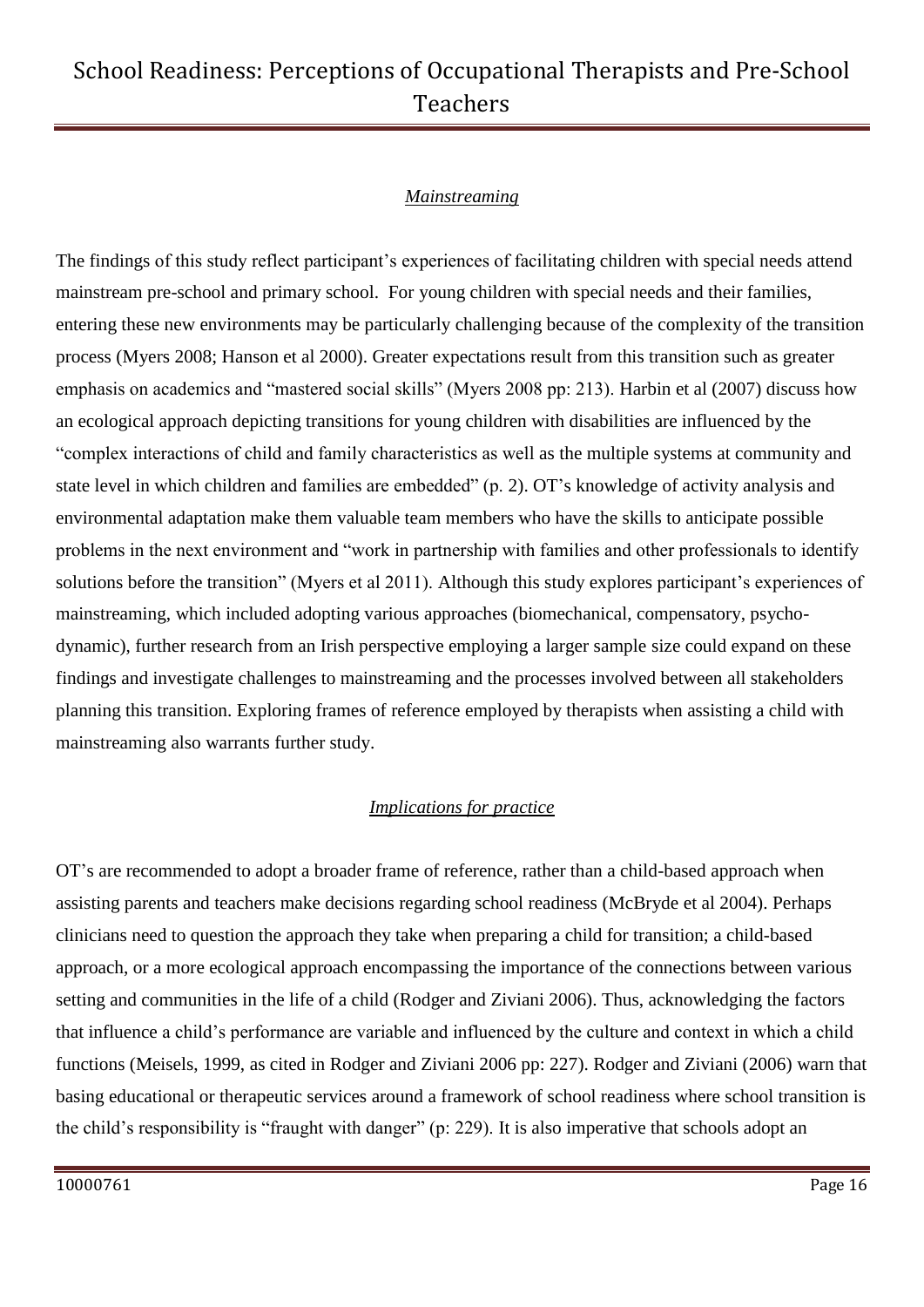approach that accommodates individual differences, rather than "expecting children to enter school with homogenous skills" (McBryde et al 2004).

Play has been conceptualized as a child's main occupation (Rodger and Ziviani 2006). It is also recognized as a universal right for every child in the *United Nations convention on the rights of the child* [\(www.un.org\)](http://www.un.org/). For therapists the context in which play occurs and how to facilitate meaningful and purposeful occupation through play should be considered. Implications for practice include the use of play as a therapeutic modality and the form, function and meaning of play within Irish modern society. The physical, cultural, and social environments in which children are growing up has changed and this influences play practices. Within modern society, children often have physically less play space at home and social issues currently facing children such as the impact of changing family structure and delayed parenting all impact children engaging in their primary occupation: play (Rodger and Ziviani 2006). This has repercussions for the utilisation of play within intervention and whether it is socially and culturally meaningful to families and children.

Although this research did not interview parents in relation to their perceptions of school readiness, their perceptions have potentially the biggest influence on decision making regarding sending a child to school (McBryde et al 2004). This deserves further research exploring parent's expectations and perceptions regarding school readiness. Families and children have more positive transition experiences and likely achieve better outcomes in the pre-school environment when professionals involved work in partnership with families throughout the process (Harbin et al 2007). Significantly, a lack of social support for parents is associated with an adverse impact on children's cognitive and socio-emotional and behavioural functioning (Sameroff et al 1997). Consequently, the implications for OT practice include how and if family-centred practice is delivered, is it being done effectively with collaboration between all stakeholders, whilst respecting the uniqueness of each family unity accordingly? OT has a responsibility to promote social justice (Townsend 1993) therefore the profession can advocate on behalf of clients and their families to promote awareness of the various factors impacting a child's transition to school and encourage a holistic approach to facilitating occupational participation.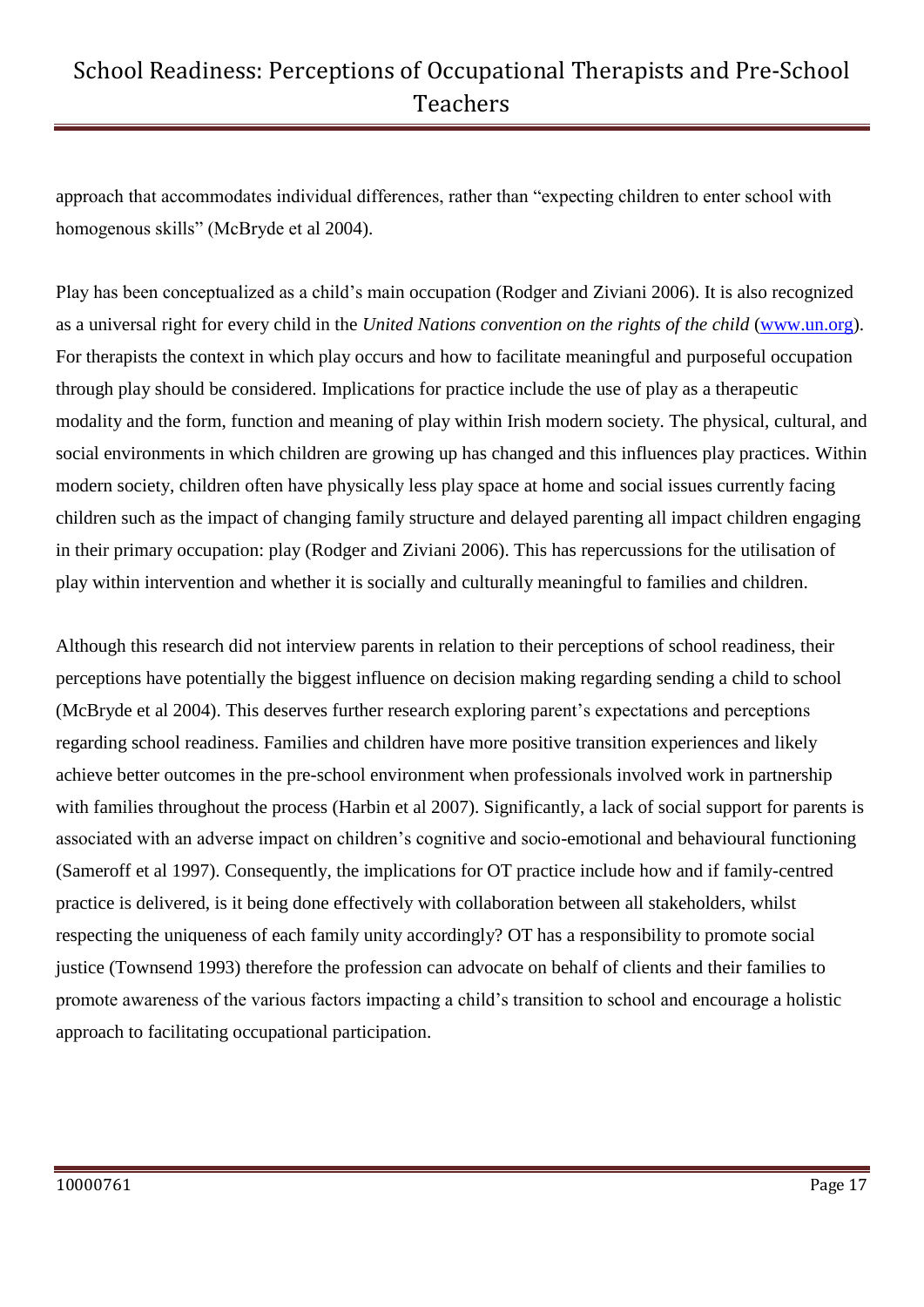### *Limitations of study*

These findings must be interpreted tentatively and cautiously as this was a small scale pilot study. If the study was conducted with a larger sample size, more in-depth conclusions may have been drawn. On reflection, a more experienced interviewer may have gained greater depth of information. Participants were interviewed on only one occasion possibly limiting the depth of the data obtained. For future studies of this nature, additional interviews with participants may provide greater opportunity to further explore issues arising from data as they are analysed. The findings of this study were not intended to be generalised as it was a pilot study. The themes and sub-themes identified can be used to develop larger research projects with similar aims to validate and expand on these findings. As mentioned previously, a study exploring the role of other professionals such as physiotherapists and speech and language therapists as well as OT's could yield more far-reaching data, leading to implications for all professionals involved. Perhaps a mixed methods methodology may yield more comprehensive and richer data that could be generalised further.

#### **Conclusion:**

The purpose of this pilot study was to explore perceptions of school readiness, from OT's and pre-school teacher perspectives. When describing their perceptions of school readiness and their role in preparing children for school, participants described the emphasis placed upon social and emotional development rather than academic knowledge. Various approaches were taken to encourage peer interaction and promotion of children's self-efficacy by encouraging independence in their daily occupations. Other areas implicated in preparing children for school were fine and gross motor skills and employing compensatory and adaptive strategies for children with specific disabilities. Mainstreaming emerged as a process that all participants were involved in. This warrants further research as the configuration of services in Ireland are incongruous, and more comprehensive research can inform policy formation around this issue.

Play emerged as a primary context for children's development, and as a therapeutic modality in accordance with Irish early education policy and research regarding young children's development (NCCA 2009; Shonkoff and Phillips 2000). The utilisation of play within OT warrants further research as it is often used within interventions but there is scope for further research exploring in-depth how OT's use play. An ecological perspective is advised when conceptualizing school readiness and OT's unique focus on the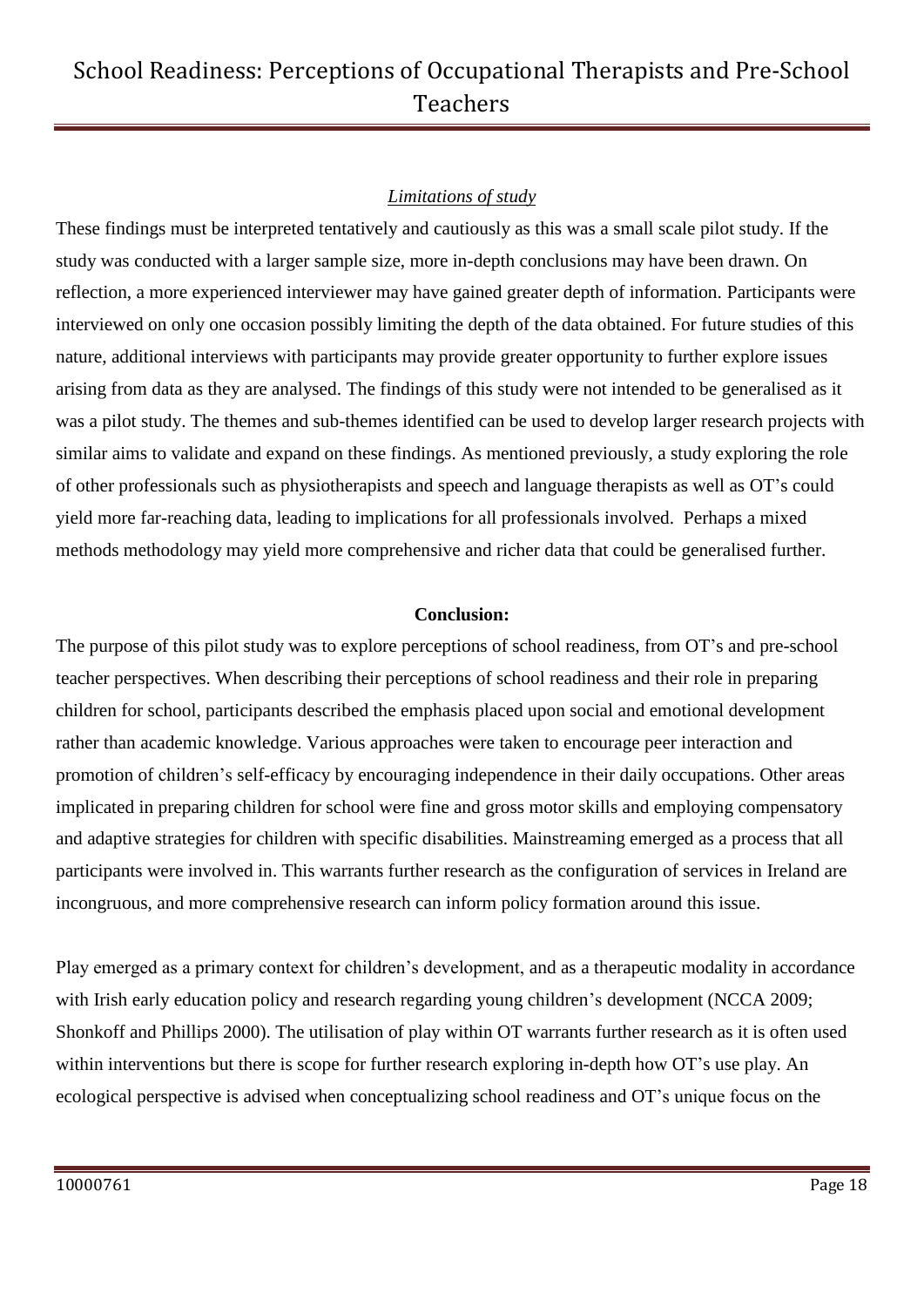dynamic between person occupation and environment places the profession in a valuable position when assisting children and families transitioning to school.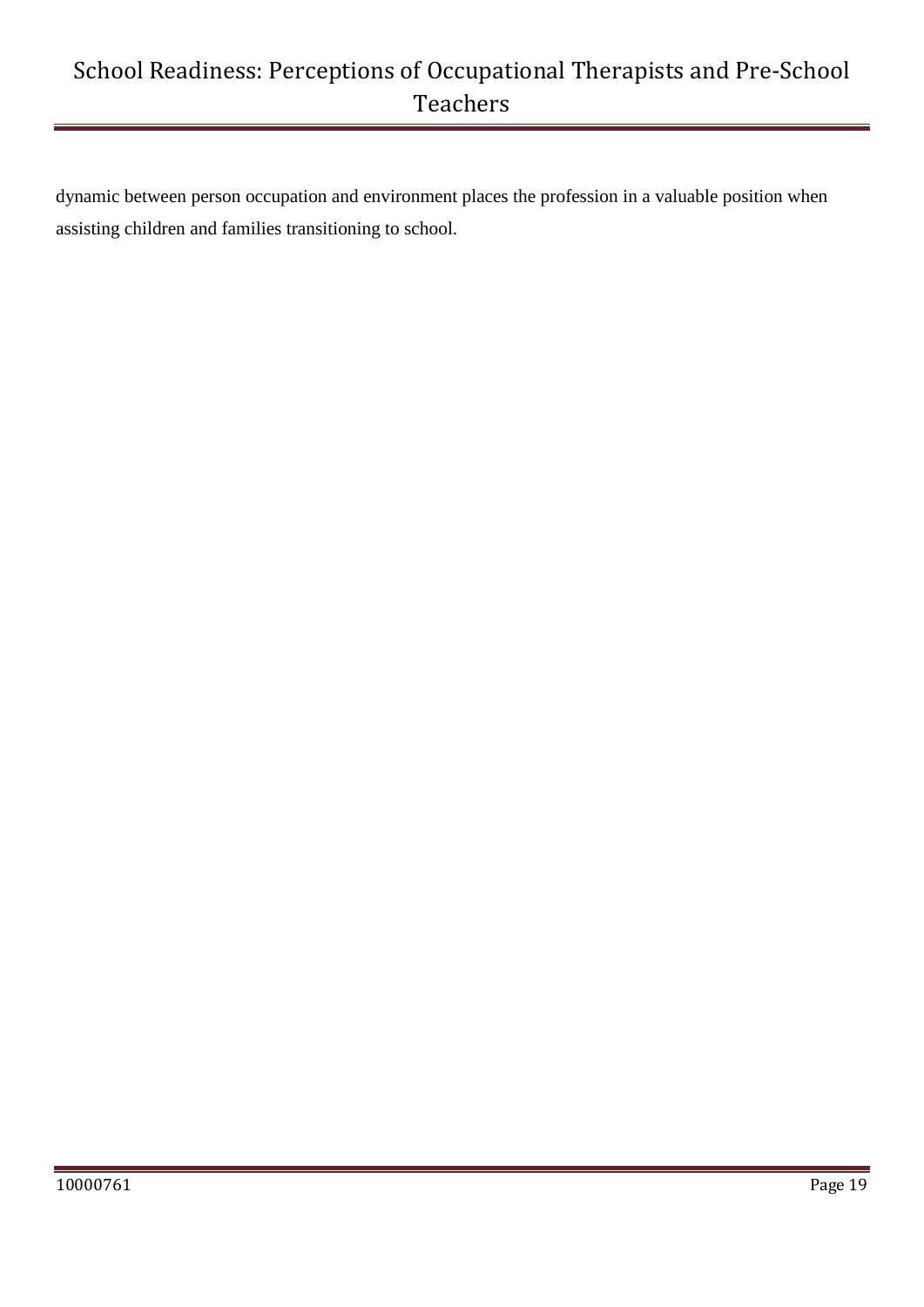#### **References:**

Anderson, M. Laurie. Shinn, Carolynne. Fullilove. T, Mindy. Scrimshaw, Susan. Fielding, E. Jonathan. Normand, Jacques. Carande-Kulis G. Vilma. Task Force on Community Preventive Services. (2003). "The Effectiveness of Early Childhood Development Programs: A Systematic Review" *American Journal of Preventive Medicine*, (24) 3

Ashiabi, Godwin S. (2007). "Play in the Preschool Classroom: Its Socioemotional significance and the teacher's role in play" *Early Childhood Education Journal,* 35 (2)

Bierman, K.L., Torres, M.M., Domitrovich, C.E., Welsh, J.A. and Gest, S.D. (2009). "Behavioral and cognitive readiness for school: Cross-domain associations for children attending Head Start", *Social Development*, 18(2), 305-323.

Braun, V. and Clarke, V. (2006). "Using thematic analysis in psychology", *Qualitative Research in Psychology,* 3, 77-101

Bronfenbrenner, U. (1979). *The ecology of human development*. Cambridge, MA: Harvard University Press.

[www.childcare.ie](http://www.childcare.ie/) [online] available: [http://www.childcare.ie.html](http://www.childcare.ie.html/) (accessed June 15 2011)

[www.citizensinformation.ie](http://www.citizensinformation.ie/) [online] available:

[http://www.citizensinformation.ie/en/education/pre\\_school\\_education\\_and\\_childcare/early\\_start.html](http://www.citizensinformation.ie/en/education/pre_school_education_and_childcare/early_start.html) (accessed 1 April 2012)

Connell, C.M. and Prinz, R.J. (2002). "The impact of childcare and parent-child interactions on school readiness and social skills development for low-income African American children", *Journal of School Psychology*, 40(2), 177-193.

Cronin, Anne. Mandich, MaryBeth. (2005). *Human Development and Performance throughout the Lifespan* Thompson/Delmar Learning: New York

Denham Susanne A. (2006). "Social-Emotional Competence as Support for School Readiness: What Is It and How Do We Assess It?" *Early Education & Development*, 17(1), 57-89

Department of Education and Skills (2011). "Literacy and Numeracy for Learning and Life: The National Strategy to Improve Literacy and Numeracy among Children and Young People 2011-2020" *Department of Education and Skills,* Dublin

Dey, Ian. (2005). "Qualitative Data Analysis: A User- Friendly Guide for Social Scientists" Routledge: London

10000761 Page 20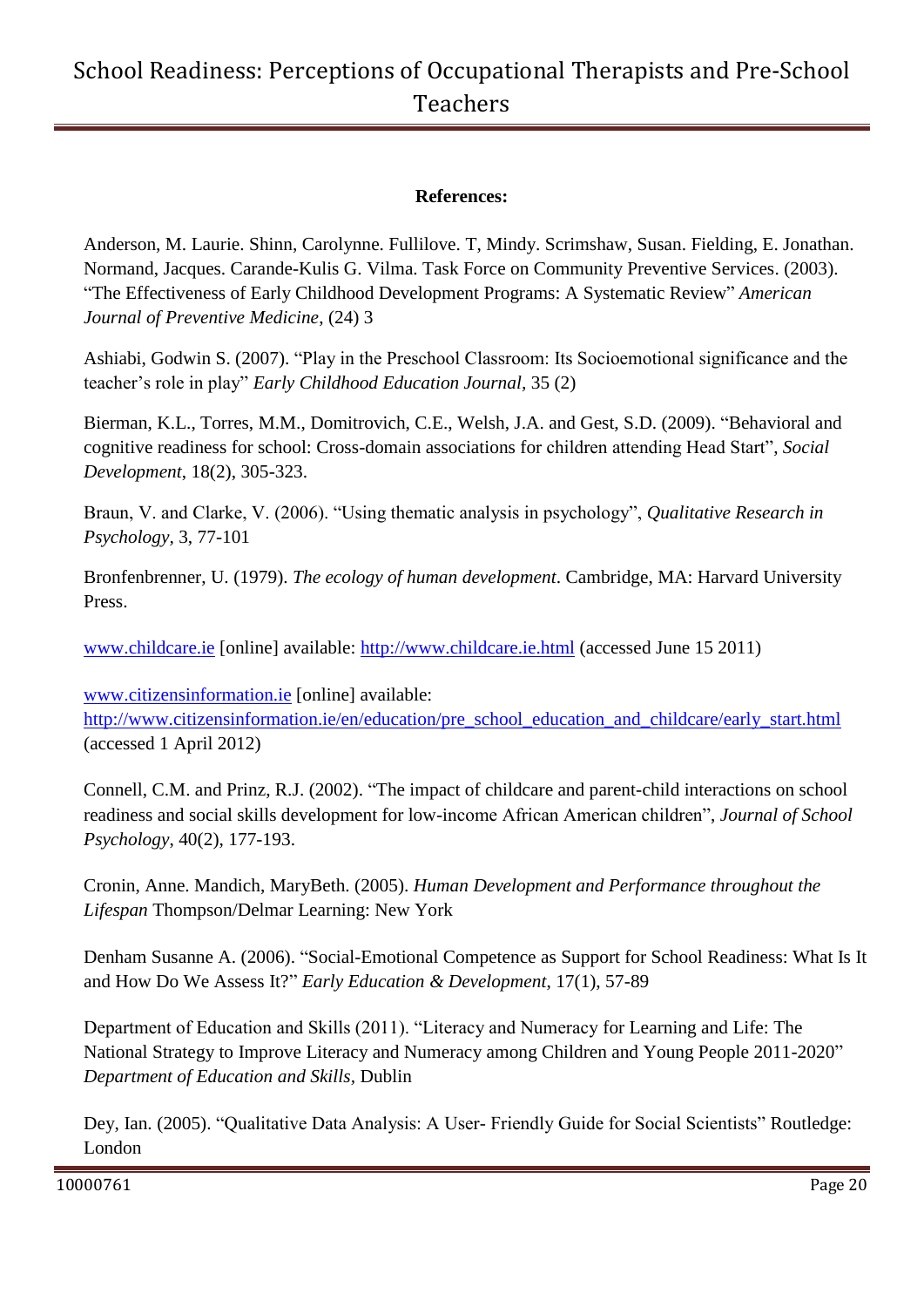Diamond, E. K. Reagan, J. Amy. Bandy, E. Jennifer, (2000). "Parents' conceptions of kindergarten readiness: relationships with race, ethnicity, and development" *The Journal of Educational Research,*  (94) 2, pp. 93-100

Doyle, Orla. McEntee, Louise. McNamara, Kelly. (2000). "Skills, capabilities and inequalities at school entry in a disadvantaged community", *UCD Geary Institute Discussion Paper Series* University College Dublin. Geary Institute

Gagnon, S.G. Nagle, Richard J. (2001). *Relationships between peer interactive play and school success in four year-old at-risk children,* US: ProQuest Information & Learning

Hanson, J. Marci. Beckman, J, Paula. Horn, Eva. Marquart, Jules. Sandall, R. Susan. Greig, Diane. Brennan, Elizabeth. (2000). "Entering Preschool: Family and Professional Experiences in This Transition Process" *Journal of Early Intervention* (23) 279

Harbin, G. Rous, B. Peeler, N. Schuster, J. McKormick, K. (2007). "Desired Family Outcomes of the Early Childhood Transition Process" (Research brief) *National Early Childhood Center* 

Holloway, I. (1997) *Basic Concepts for qualitative research.* Melbourne: Blackwell Science

Heckman, J. (2000) *Invest in the Very Young.* Chicago, IL: Ounce of Prevention Fund.

Hemmeter, M.L., Ostrosky, M. and Fox, L. (2006) "Social and Emotional Foundations for Early Learning: A Conceptual Model for Intervention", *School Psychology Review*, 35(4), 583-601.

Huffman, C. Lynne. Mehlinger, L. Sarah. Kerivan, S. Amy. (2000). "Risk Factors for Academic and Behavioural Problems at the Beginning of School" *Science and Policy for Young Children: Social and Emotional School Readiness.* Monographs of the Foundations and Agencies Network*.*

Josman, Naomi. Abdallah, M Taisir. Engel-Yeger, Batya. (2010) "Cultural factors affecting the differential performance of Israeli and Palestinian children on the Loewenstein OT Cognitive Assessment" *Research in Developmental Disabilities* (31) pp.: 656–663

O'Kane, Mary. Hayes, Nóirín. (2006) "The Transition to primary school in Ireland: Views of Preschool and Primary School Teachers" *International Journal of Transitions in Childhood*, (2)

Kiernan, Gemma. Axford, Nick. Little, Michael. Murphy, Cliona. Greene, Sheila. Gormley, Michael (2008). "The school readiness of children living in a disadvantaged area in Ireland" *Journal of Early Childhood Research* 6(2) 119-144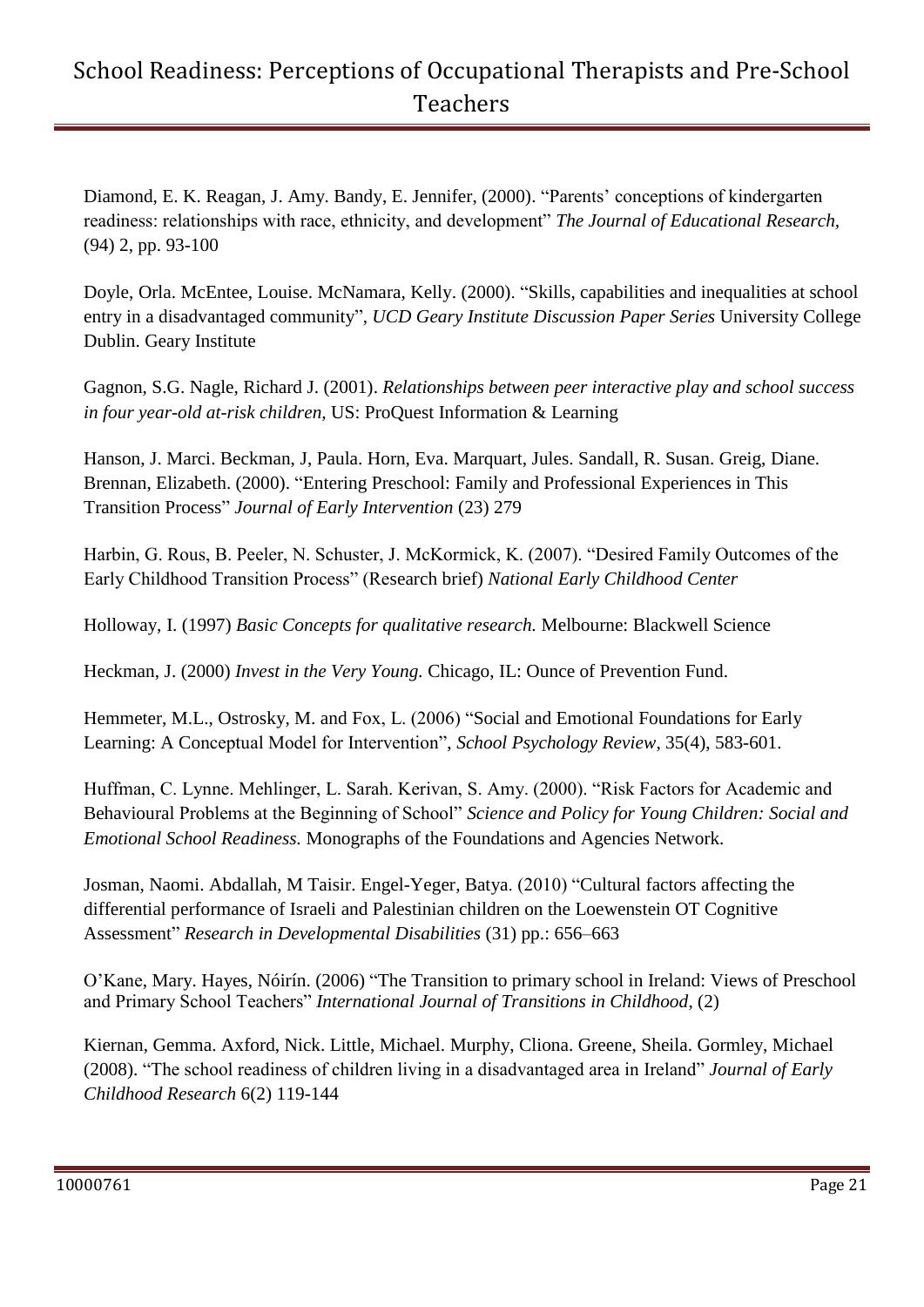Long, D., Bergeron, J., Doyle, S.L. and Gordon, C.Y. (2005). "The relationship between frequency of participation in play activities and kindergarten readiness", *OT in Health Care*, 19(4), 23-42.

Magnuson, A. Katherine. Meyers, K. Marcia. Ruhm, J. Christopher. Waldfogel, Jane. (2004). "Inequality in preschool education and school readiness" *[American Educational Research Journal](http://www.jstor.org/action/showPublication?journalCode=amereducresej)*  41(1), 115-157

McBryde, C., Ziviani, J. and Cuskelly, M. (2004) 'School readiness and factors that influence decision making', *OT International*, 11(4), 193-208.

*Miller-Keane Encyclopedia and Dictionary of Medicine, Nursing, and Allied Health*, (2003). Seventh Edition. Saunders, Elsevier, Inc.

Myers Teeters, Christine. Schneck M. [Colleen,](http://ajot.aotapress.net/search?author1=Colleen+M.+Schneck&sortspec=date&submit=Submit) Effgen K[.Susan,](http://ajot.aotapress.net/search?author1=Susan+K.+Effgen&sortspec=date&submit=Submit) McCormick M. [Katherine.](http://ajot.aotapress.net/search?author1=Katherine+M.+McCormick&sortspec=date&submit=Submit)  Brandenburg Shasby, [Sharon.](http://ajot.aotapress.net/search?author1=Sharon+Brandenburger+Shasby&sortspec=date&submit=Submit) (2011). "Factors Associated with therapists involvement in children's transition to preschool" *American OT Journal* (65), 608-615

Ojala, Mikko (2000). "Parent and teacher expectations for developing young children: A cross-cultural comparison between Finland and Ireland" *European Early Education Research Journal* 8(2), 36-61

National Council for Curriculum and Assessment, (2009). *Aistear: the Early Childhood Curriculum Framework,* National Council for Curriculum and Assessment: Dublin

Northside Partnership: Meeting the Challenge of Social Inclusion (2006) "Preparing For Life: A Plan To Get Children Ready For School" *Northside Partnership:* Dublin

Patton, M. Q. (1990). *Qualitative evaluation and research methods* (2nd ed). Newbury Park: Sage Publications

Polgar S, Thomas SA (2007) *Introduction to research in the health sciences.* 5th ed. London: Churchill Livingstone

Prigg, Alison (2002). "Experiences and perceived roles of OT's working with children with special learning needs during transition to school: A pilot study" *Australian OT Journal,* (49), 100–111

Rodger, Sylvia. Ziviani, Jenny. (2006). *OT with Children: Understanding Children's Occupations and Enabling Particpation,* Blackwell Publishing: Oxford

Sameroff, A.J., Seifer, R. and Bartk, W.T. (1997). 'Environmental perspectives on adaptation during childhood and adolescence', in S. Luther, J. Burack, D. Cicchetti and J. Wiesz (eds) *Developmental Psychopathology: Perspectives on Adjustment, Risk and Disorder*, pp. 507–26. New York: Cambridge University Press.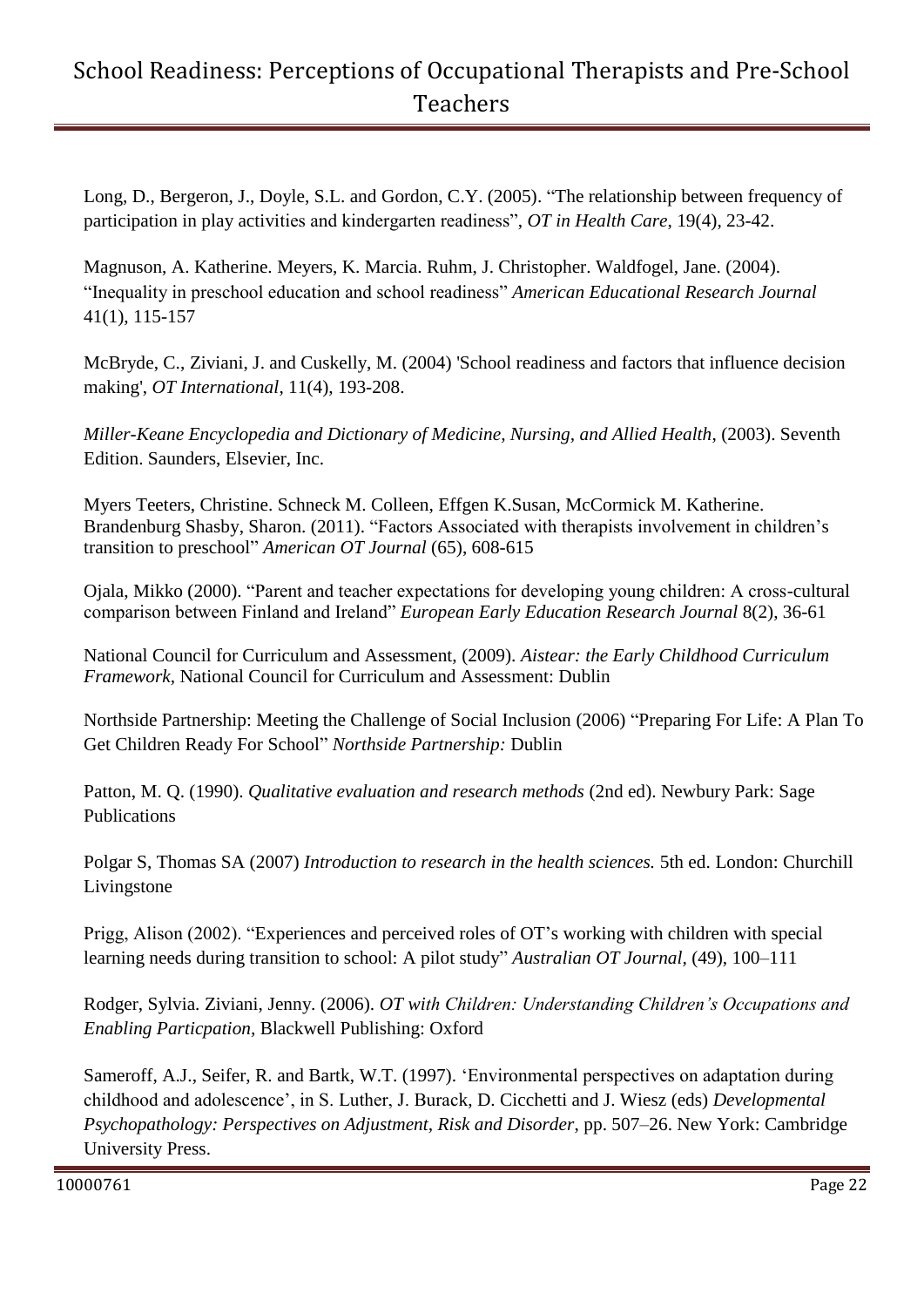Shonkoff, J. P. & Phillips, D. A. (Eds.). (2000) *From neurons to neighbourhoods.* Washington, DC: National Academy Press

Stagnitti, Karen (2005). "The family as a unit in postmodern society : considerations for practice", in Whiteford, Gail and Wright-St Clair, Valerie (eds), *Occupation & practice in context*, pp. 213-229, Elsevier, Marrickville, N.S.W.

Townsend, E. (1993). "1993 Muriel Drive Lecture- OT's social vision", *Canadian Journal of OT,* 60 (4), 174-184

Ulin PR, Robinson ET, Tolley EE (2005). *Qualitative methods in public health: a field guide for applied research.* San Francisco, CA: Jossey-Bass, 25-27.

United Nations, Declaration of the Rights of the Child (1959) [online] available: <http://www.un.org/cyberschoolbus/humanrights/resources/child.asp> (accessed March 1 2012)

Vandenberg, B., & Kielhofner, G. (1982). "Play in evolution, culture, and individual adaptation: Implications for therapy", *American Journal of OT,* 36, 20-28

Wang, Chia-Hui Cindy. Phinney, Jean S. (1998). "Differences in Child Rearing Attitudes between Immigrant Chinese Mothers and Anglo-American Mothers" *Early Development and Parenting* (7) 181– 189

Whiteford, Gail. (2000). "Occupational Deprivation: Global Challenge in the New Millennium" *British Journal of OT,* 63(5)

Whiting, L.S. (2008). 'Semi-structured interviews: guidance for novice researchers', *Nursing Standard*, 22(23), 35-40.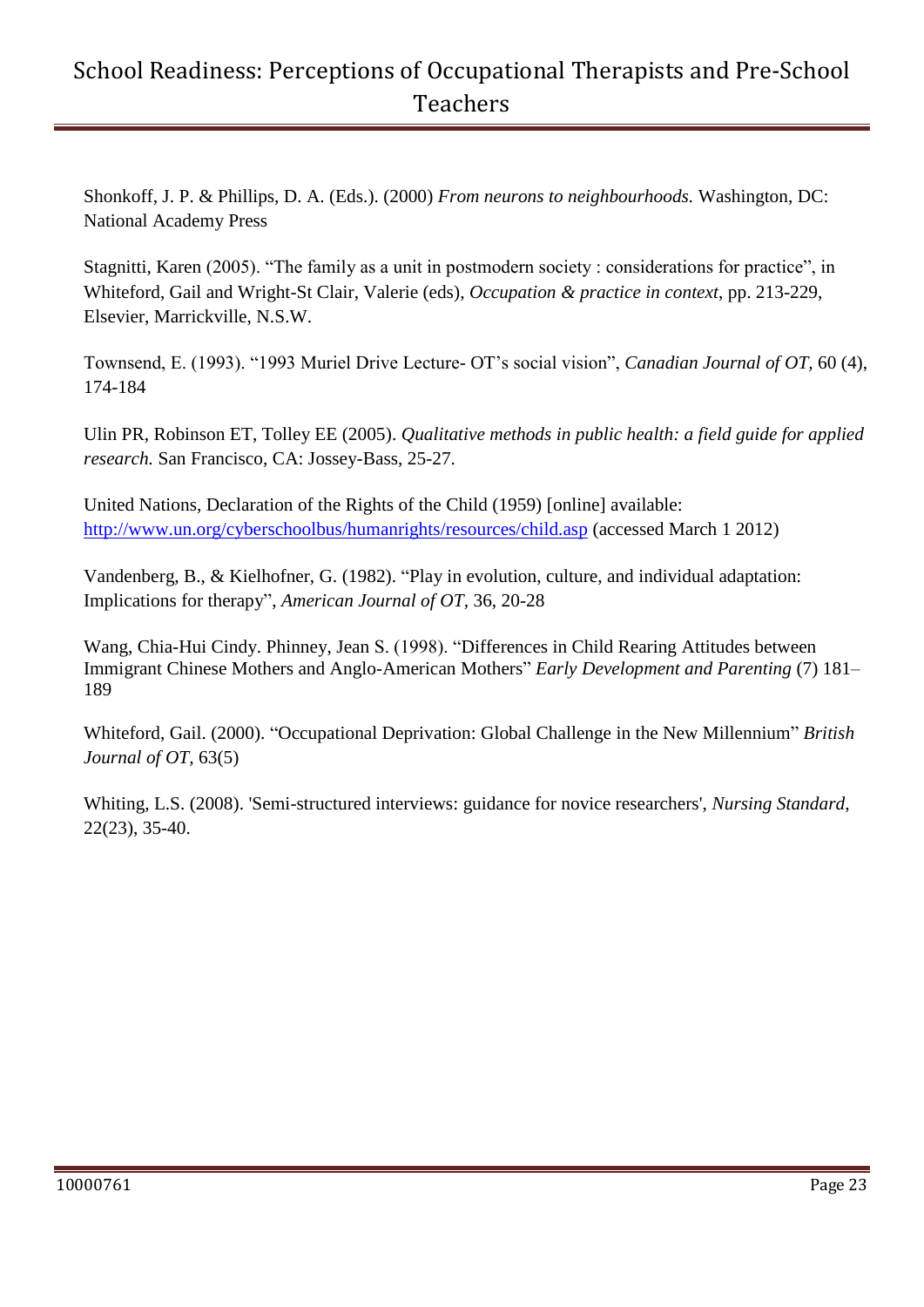Appendix: (i) *Volunteer Information Sheet*



To whom it may concern

My name is Michelle Kennedy and I am currently studying for an MSc in OT at the University of Limerick. I am hoping to carry out a research project in the area of school readiness and hope to look at what pre-school teachers and paediatric OT's perceive as social readiness, in order to begin school.

For the purposes of my research I am hoping to recruit a preschool teacher to conduct a private interview that will last approximately 30-60 minutes on various areas of school readiness such as cognitive/intellectual development, physical development, personal-social development, emotional development, temperament and behaviour. The interview can take place wherever the volunteer is comfortable with. A quiet location would be preferable just to ensure that tape recording quality will not be disrupted.

The interview will be tape recorded. A week after the interview a short summary of the interview will be sent to you to check through, if you wish.

There are no risks associated with taking part in this study. All of the information you provide as part of the research study will be kept confidential at all times. Your name or identifying information about you will not be reported in any publications arising from this research. There is no compensation or payment for taking part in the study.

Taking part in this study is completely voluntary and everyone is completely free to refuse to participate

Participants can withdraw or stop the study at any time without any consequences. You can simply contact (insert name of supervisor) via email or phone and say you don't want to continue with the research study. No questions will be asked.

Please contact (insert name of supervisor) if you have any questions about this study

OT Department, University of Limerick, 061 \*\*\*\*\*\*\*

If you have any other concerns about this study please contact Chairman Education and Health Sciences Research Ethics Committee University of Limerick Tel (061) \*\*\*\*\*\*\*

Kind Regards

Michelle Kennedy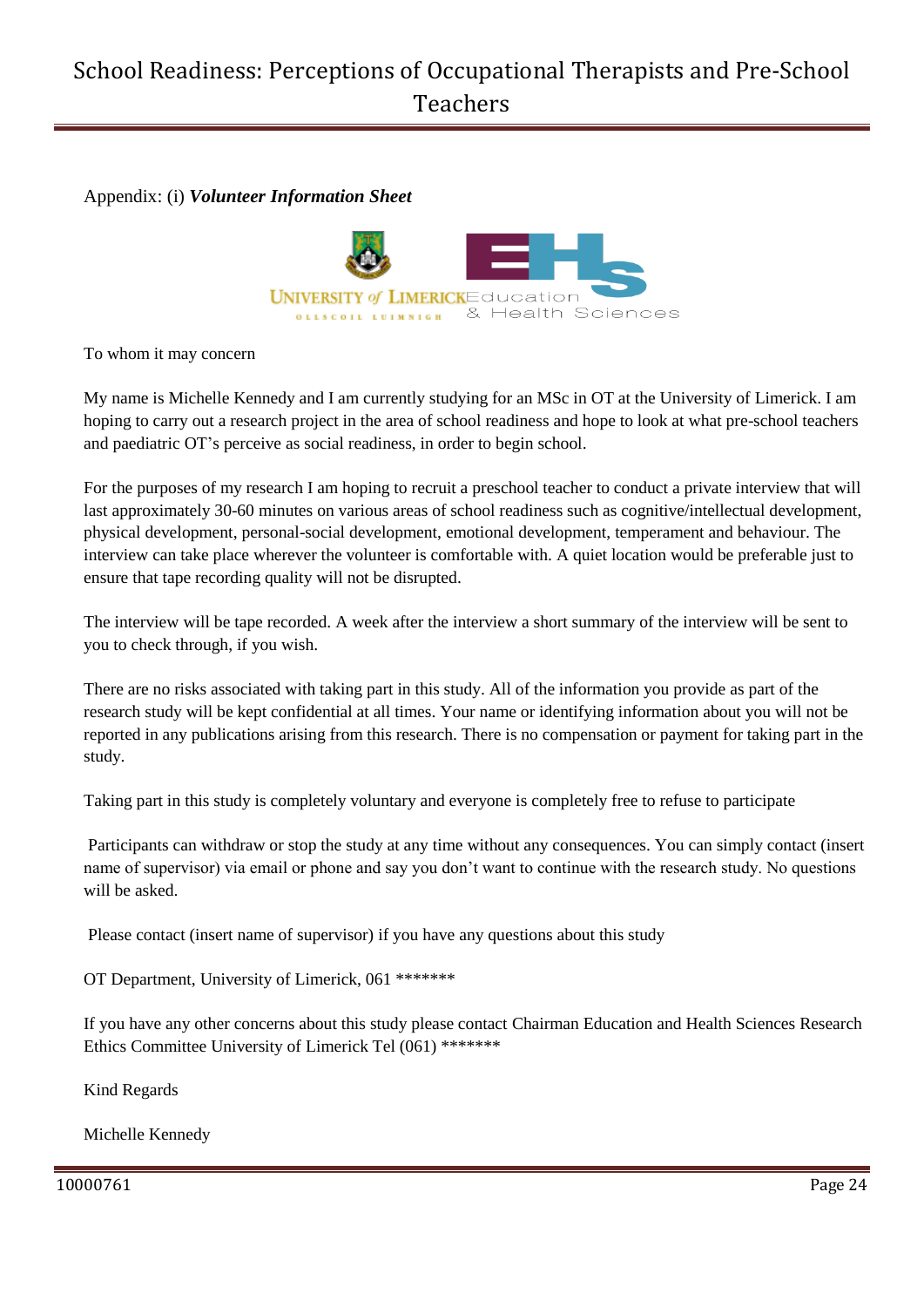Appendix (ii) *Interview Question Guide*



Q1-6 adapted from McBryde et al (2004)

Q1: In terms of cognitive/ intellectual development, how do you determine whether a child is academically ready for school? E.g. knowing letters, numbers and colours. How important do you feel this aspect of development is in preparing a child for school?

Q2: In relation to gross motor skills e.g. balancing, hopping, skipping, running, ball skills etc, what do you feel is "school-ready"? How important do you feel this aspect of development is in preparing a child for school?

Q3: In the area of personal-social development, e.g. social skills with peers (playing, cooperating, taking turns) what do you feel is school ready? How important do you feel this aspect of development is in preparing a child for school?

Q4: In terms of emotional development, (emotional maturity, e.g. ability to separate from parents, confident, independent) how relevant is this aspect of development in relation to school readiness?

Q5: Do you feel temperament (i.e. ability to persist with tasks) effects whether a child is ready for school?

Q6: How important do you feel behaviour is (i.e. ability to concentrate, pay attention, sit still) when assessing whether a child is ready to start school?

Q7: Is there any one aspect or factor that you feel is most important for preparing a child for school, within the preschool environment?

Q8: Do you feel there is an academic stress on early childhood education?

Q9: What role do you feel play has in a child's social development? Do you feel the Early Childhood Care and Education scheme has effected the provision of childcare and subsequent school readiness of pre-schoolers?

Q10: What role do you feel OT plays (or could play) in the process of assessing whether a child is school ready?

*Reference:* McBryde, C. Ziviani, J. Cuskelly, M. (2004) 'School readiness and factors that influence decision making', *OT International*, 11(4), 193-208.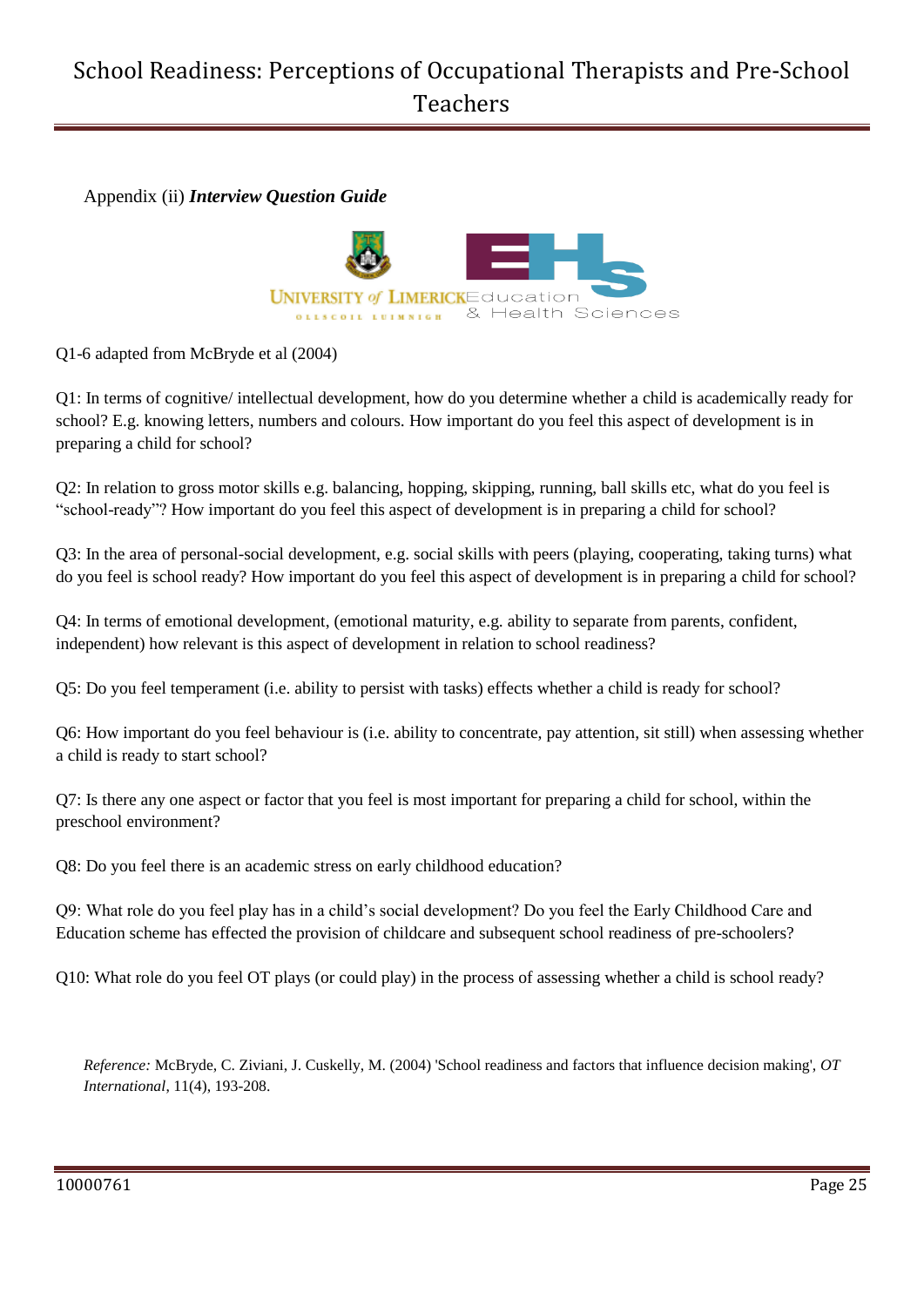### Appendix (iii): *Data analysis*

Data analysis of theme one: *Starting school as a period of transition*

| Sub-theme                      | <b>Coded Categories</b>                            |
|--------------------------------|----------------------------------------------------|
| Preparing the child for school | Identifying strategies for home and school         |
|                                | Fine motor development                             |
|                                | Gross motor development                            |
|                                | Trialling assistive/adaptive equipment             |
|                                | Assist with social and emotional skill development |
|                                | Attention and regulation                           |
|                                | Development of each child individual               |
|                                | Change of roles and expectations                   |
|                                |                                                    |
| Collaboration with parents     | Therapeutic rapport with parents                   |
|                                | Establishing their trust                           |
|                                | Respecting the dynamic of the family               |
|                                | Parental expectations of school readiness          |
|                                |                                                    |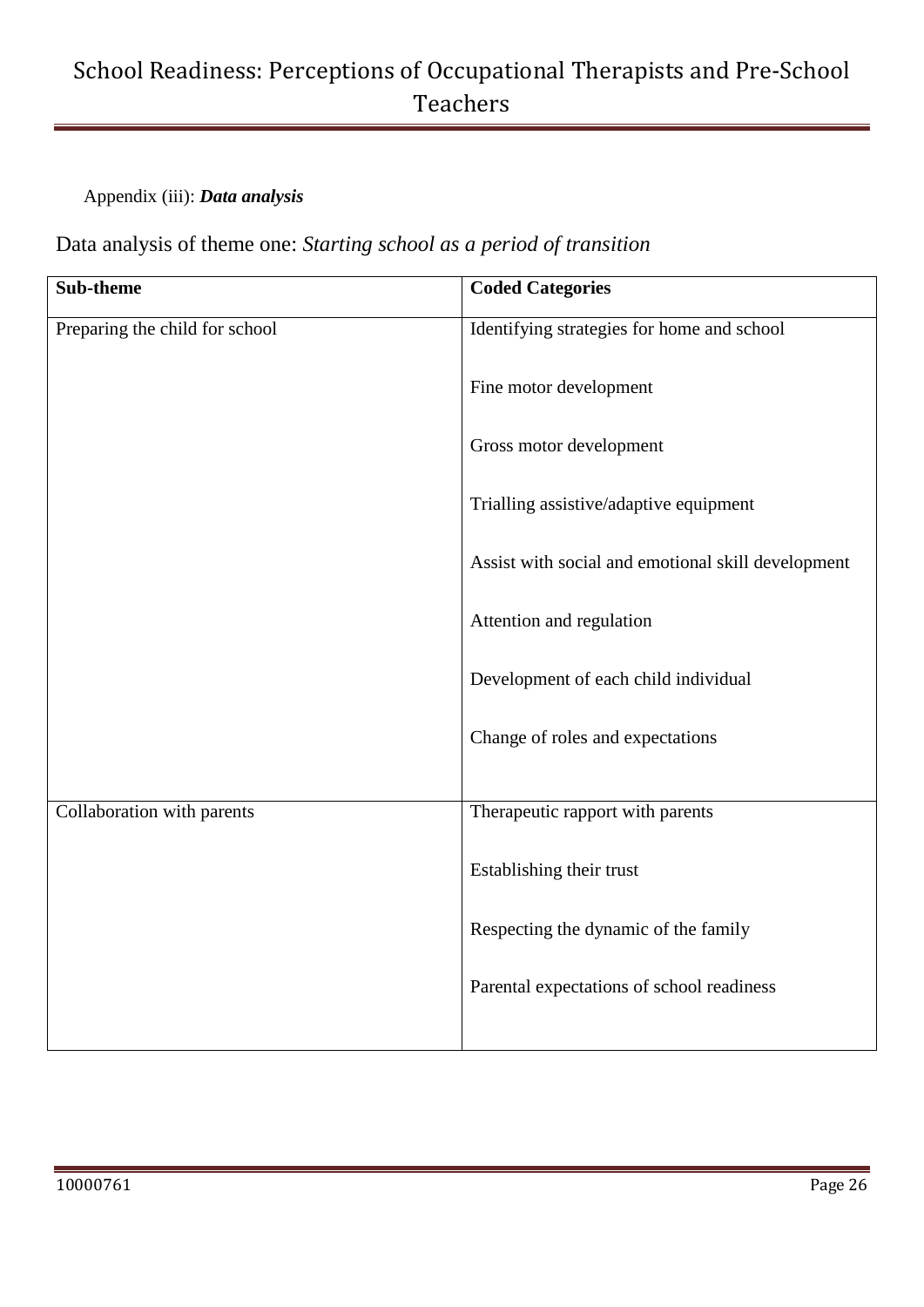Data analysis of theme two: *The importance of social and emotional development for school readiness* 

| Sub-theme                                       | <b>Coded Categories</b>                                  |
|-------------------------------------------------|----------------------------------------------------------|
| Social and emotional skills                     | Ability to make friends                                  |
|                                                 | Ability to detach from parents                           |
|                                                 | Building confidence and sense of self                    |
|                                                 | Learning social norms and role expectations              |
|                                                 | Being able to manage their belongings                    |
|                                                 | Assessing management techniques for child's<br>needs     |
|                                                 | Psychotherapeutic approach                               |
|                                                 | Following direction                                      |
|                                                 |                                                          |
| Play as a primary context for child development | Promoting engagement through play                        |
|                                                 | Play as a therapeutic modality                           |
|                                                 | Implications of modern environments on play<br>practices |
|                                                 | Engage through fun                                       |
|                                                 | Developing social skills through play                    |
|                                                 | School readiness skills matching first play skills       |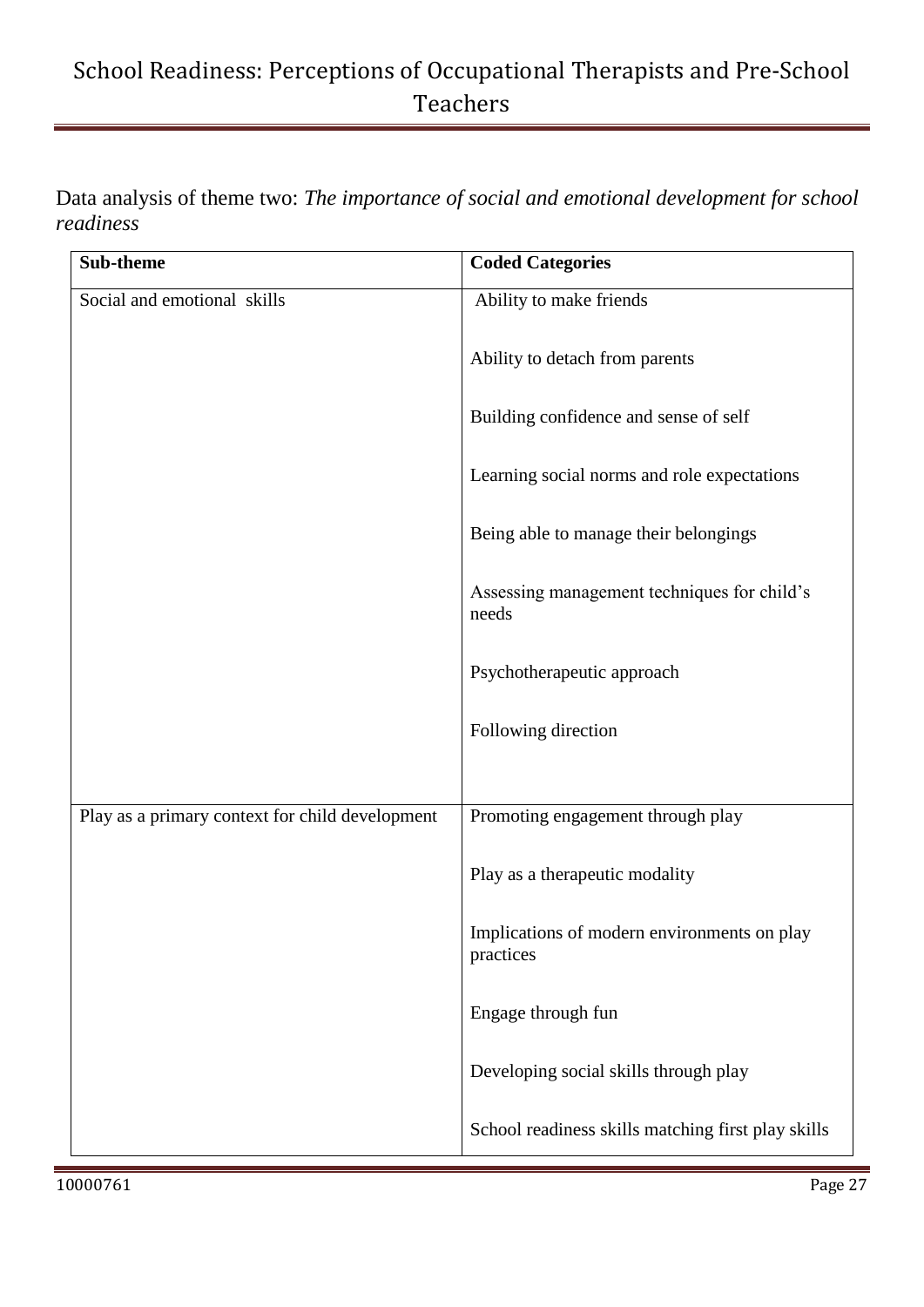| Gender identity forming through play       |
|--------------------------------------------|
| Facilitating language development          |
| Learning social norms                      |
| Learning communication skills through play |
|                                            |
|                                            |

Data analysis of Theme 3: *The experience of mainstreaming children with disabilities* 

| Sub-theme                              | <b>Coded Category</b>                           |
|----------------------------------------|-------------------------------------------------|
| Physical disabilities                  | Realization of difference                       |
|                                        | Trialling equipment                             |
|                                        | Acceptance with peers                           |
| Sensory and developmental disabilities | Assisting with regulation skills                |
|                                        | Negotiating varying sensory environments        |
|                                        | Dyspraxic children appearing socially awkward   |
|                                        | Play as a modality for engaging the senses      |
|                                        | Enabling parent-child relationship through play |
|                                        | Floortime DIR approach as frame of reference    |